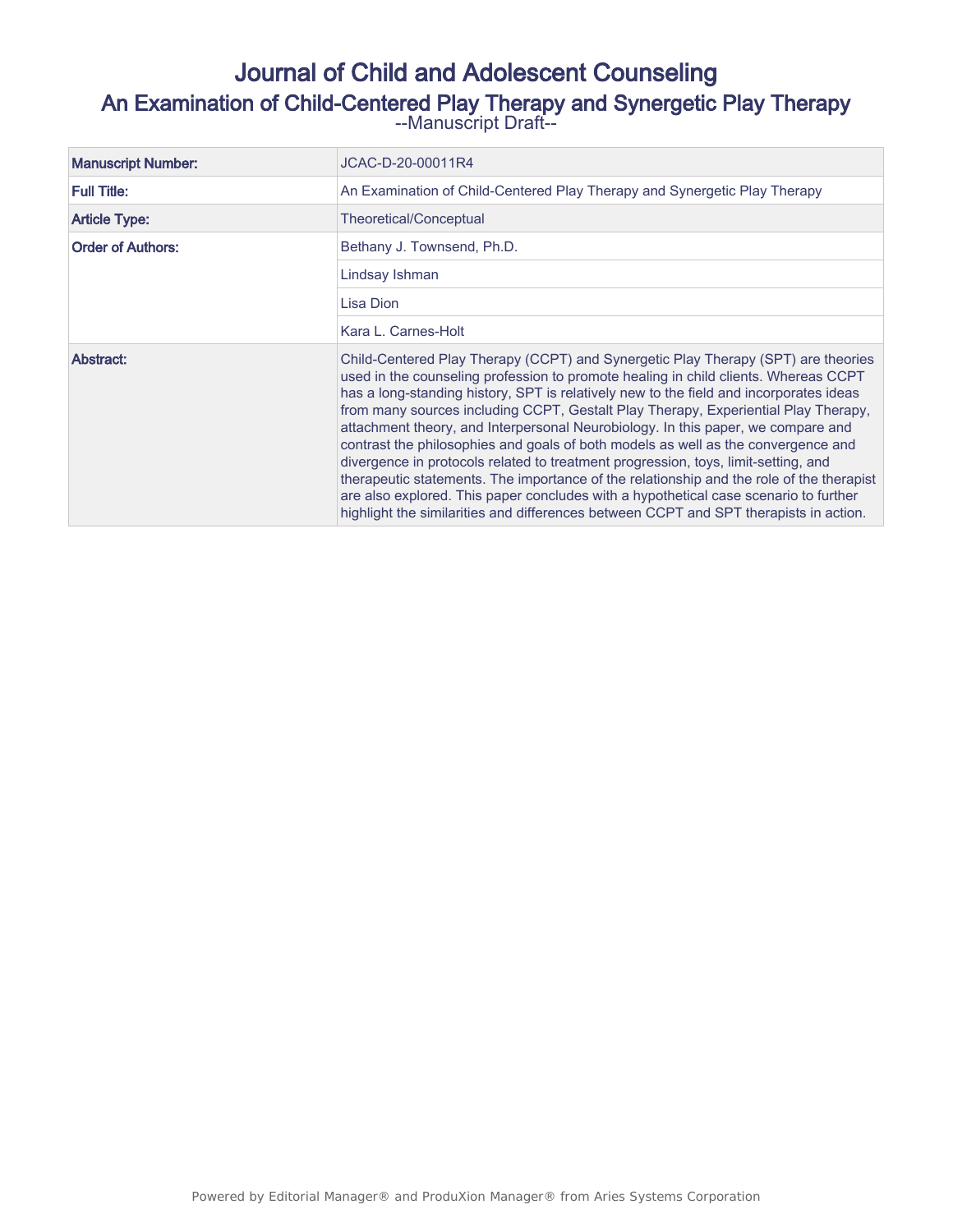# Running head: CCPT AND SPT 1

# **An Examination of Child-Centered Play Therapy and Synergetic Play Therapy**

Bethany J. Townsend<sup>1</sup>, Lindsay Ishman<sup>2</sup>, Lisa Dion<sup>3</sup>, and Kara L. Carnes-Holt<sup>1</sup>

<sup>1</sup>Counseling, Leadership, Advocacy, and Design, University of Wyoming

<sup>2</sup>Attachment and Resiliency Center, Grand Junction, Colorado

<sup>3</sup>Synergetic Play Therapy Institute, Boulder, Colorado

### **Author Note**

Bethany Townsend is now at Northwest Nazarene University.

We have no conflicts of interest to disclose nor did we receive financial funding from an external source. Special thanks to Daniele Estrada for assistance with the manuscript and table.

Correspondence concerning this article may be addressed to Bethany Townsend,

Graduate Counselor Education, Northwest Nazarene University, 623 S. University Blvd.,

Nampa, ID 83686. E-mail: townsebj@gmail.com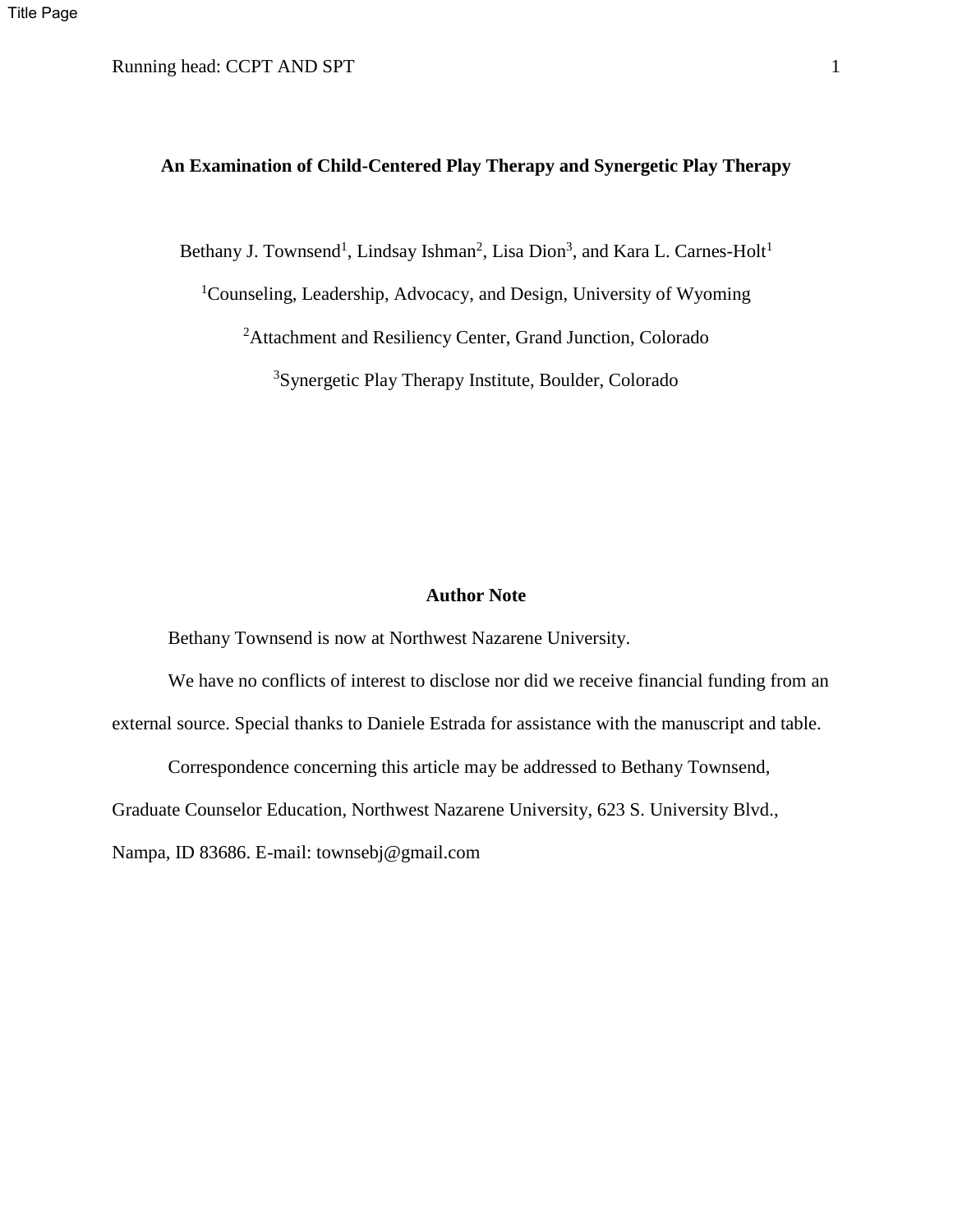# CCPT AND SPT 1

#### 

**An Examination of Child-Centered Play Therapy and Synergetic Play Therapy Abstract**

Child-Centered Play Therapy (CCPT) and Synergetic Play Therapy (SPT) are theories used in the counseling profession to promote healing in child clients. Whereas CCPT has a long-standing history, SPT is relatively new to the field and incorporates ideas from many sources including CCPT, Gestalt Play Therapy, Experiential Play Therapy, attachment theory, and Interpersonal Neurobiology. In this paper, we compare and contrast the philosophies and goals of both models as well as the convergence and divergence in protocols related to treatment progression, toys, limit-setting, and therapeutic statements. The importance of the relationship and the role of the therapist are also explored. This paper concludes with a hypothetical case scenario to further highlight the similarities and differences between CCPT and SPT therapists in action.

*Keywords*: Child-Centered Play Therapy, Synergetic Play Therapy, counseling theories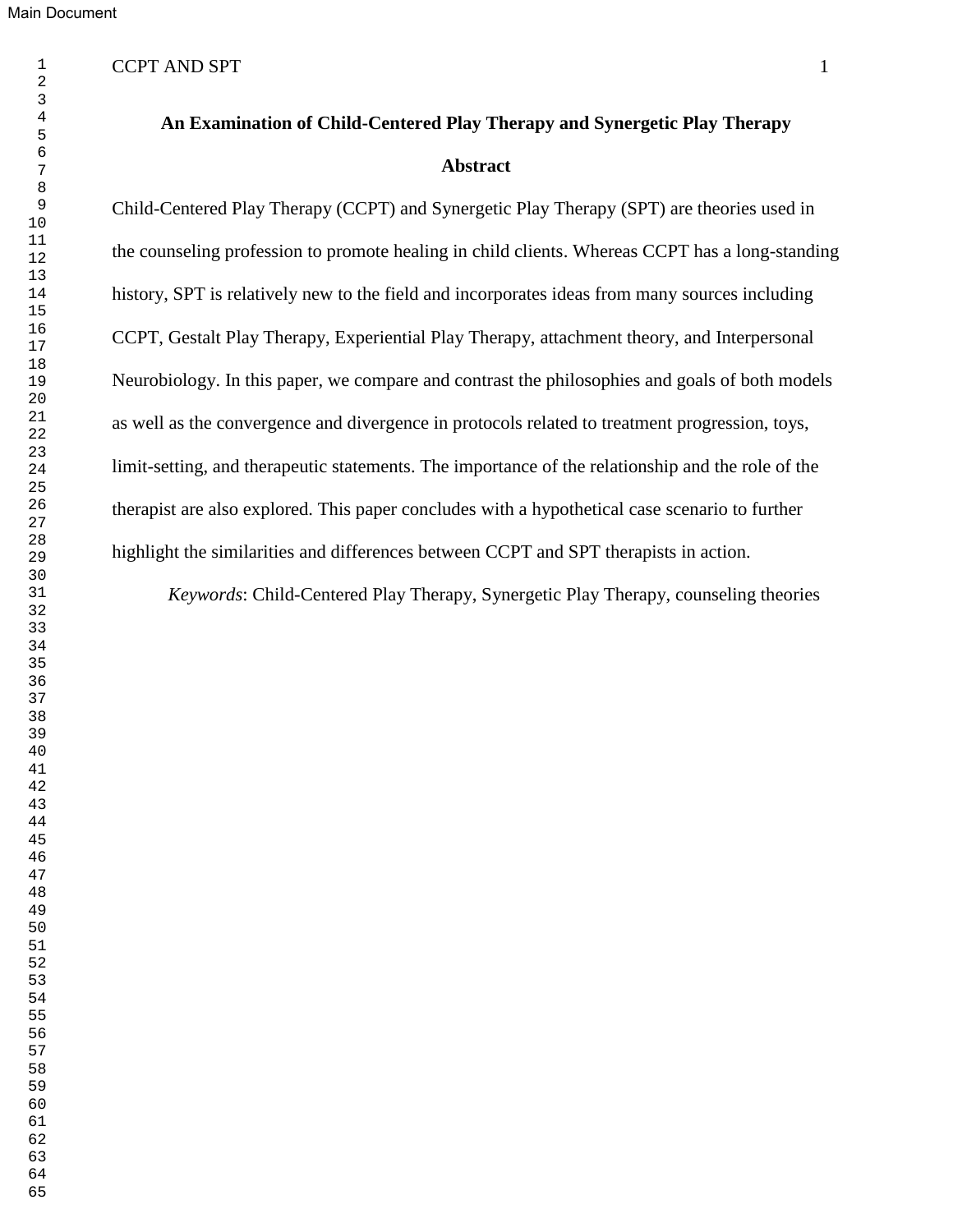# **An Examination of Child-Centered Play Therapy and Synergetic Play Therapy**

In the field of play therapy, numerous theoretical approaches abound. Child-Centered Play Therapy (CCPT) is a widely known theory and is often used as the standard by which to compare the efficacy of other approaches (Bratton et al., 2005). The ideas behind CCPT arose from theory and experience (Ray et al., 2013), and its interventions have been researched since the 1940s (Lin & Bratton, 2015). In experimental studies and meta-analyses, CCPT interventions show statistically significant differences compared to control groups and yield small to large effect sizes (LeBlanc & Ritchie, 2001; Lin & Bratton, 2015; Muro et al., 2006; Ray et al., 2015; Wilson & Ray, 2018). Synergetic Play Therapy (SPT) was developed from personal experience, but this experience was heavily based in research on neuroscience, Interpersonal Neurobiology, and attachment theory (see Badenoch, 2008; Porges, 2011; Schore, 1994; Siegel, 1999 for coverage of the ideas behind SPT). Preliminary results suggest that SPT significantly improves emotional tolerance and regulation (Dion & Gray, 2014; Simmons, 2020), yet it is a relatively new theory and currently lacks the depth and support of research studies.

Various theoretical approaches exist because both clients and therapists are unique. Child-Centered play therapists pose that children possess all of the necessary qualities to grow into healthy adults (Landreth, 2012). Other practitioners believe that children learn in relationships and thus cannot instinctively generate healthy self-regulation if the template has not been laid by attuned caregivers (Eisenberg et al., 1996; Schmidt, 2009). Synergetic Play Therapy is built on the latter philosophy and is both a stand-alone model and a model that may be incorporated into existing play therapies. For CCPT therapists who have discovered that some of their clients do not spontaneously self-actualize, SPT may prove helpful in building the neural pathways that are lacking (Simmons, 2020). However, it is seldom effective to arbitrarily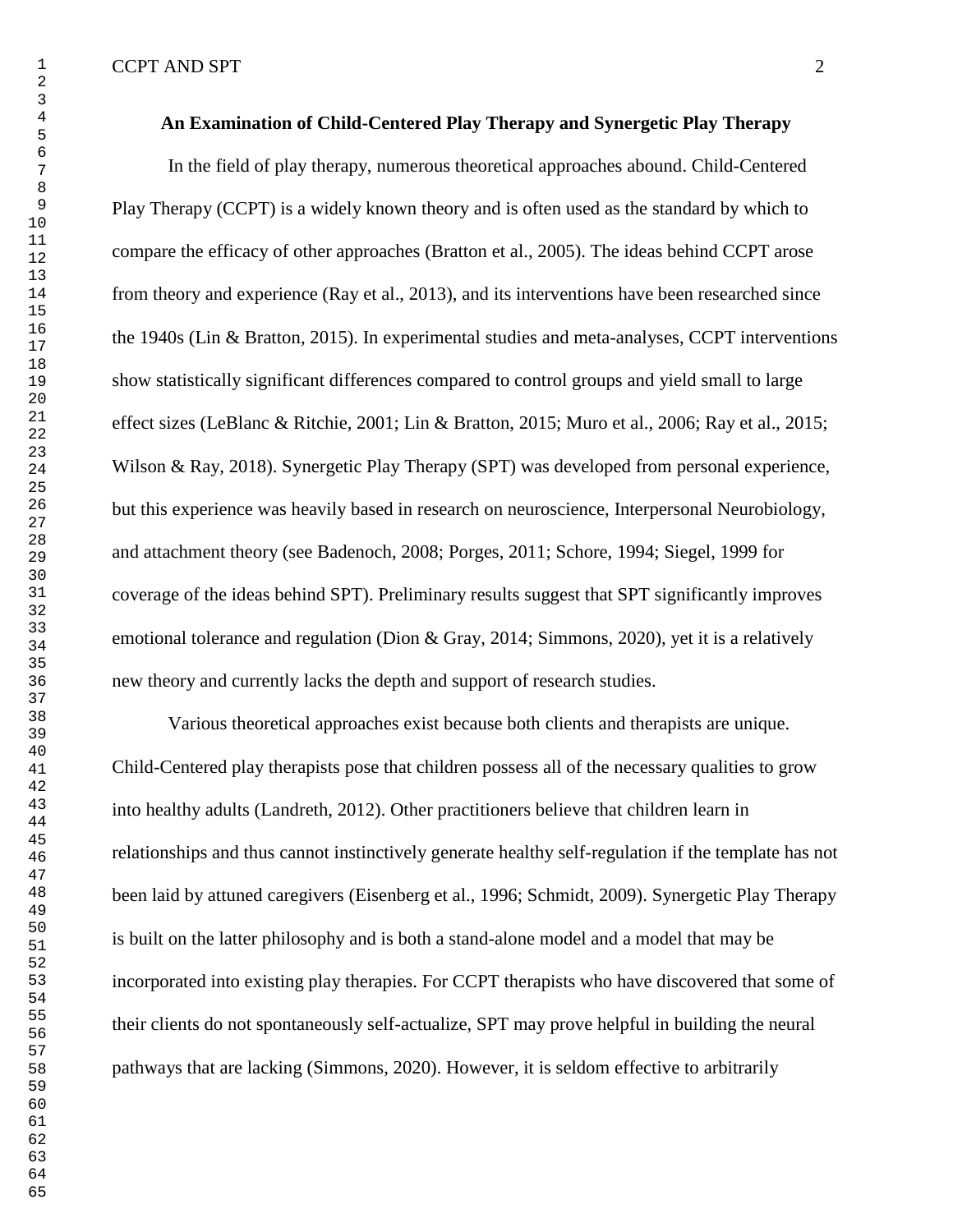combine techniques without a solid grasp of the underlying theories (Liddle, 1982). To help clinicians better understand the theory, practice, and possible integration of SPT with CCPT, this article compares and contrasts the two theories to examine the philosophical constructs that influence goals, therapists' roles, methodologies, and the therapeutic relationship. Because of its familiarity, information on CCPT is presented first, then the SPT view immediately follows to allow the reader to directly compare and contrast within each section.

# **Background and Philosophy**

Drawing from Carl Rogers' Person-Centered approach, Child-Centered Play Therapy was developed by Virginia Axline and expanded by Garry Landreth (Porter et al., 2009). According to Ray (2019), CCPT is based on relational humanism and adheres to its principles of the innateness of development, the use of play as the child's natural language, and the primacy of relationships. The drive toward self-actualization is inherent but may be inhibited when the environment is invalidating, incongruent, or unaccepting (Ray et al., 2015). Conversely, selfactualization is amplified in warm, genuine, and accepting relationships (Ray, 2019).

To use Rogers' (1961) metaphor, children develop problematic behaviors when their environmental soil does not contain the proper ingredients for the drive to self-actualize, resulting in incongruence between their self-concept and actual experiences. Behavior is thus not pathologized but seen as goal-directed to satisfy legitimate needs (Landreth, 2012). When the therapist provides the core conditions of unconditional positive regard, empathy, and genuineness, the child is free to explore and express internal experiences through play and to move toward self-enhancement (Landreth, 2012; Rogers, 1961). Child-Centered play therapists believe that a safe and consistent environment fosters the child's abilities to move in a growthoriented direction (Carnes-Holt, 2014; LaBauve et al., 2001).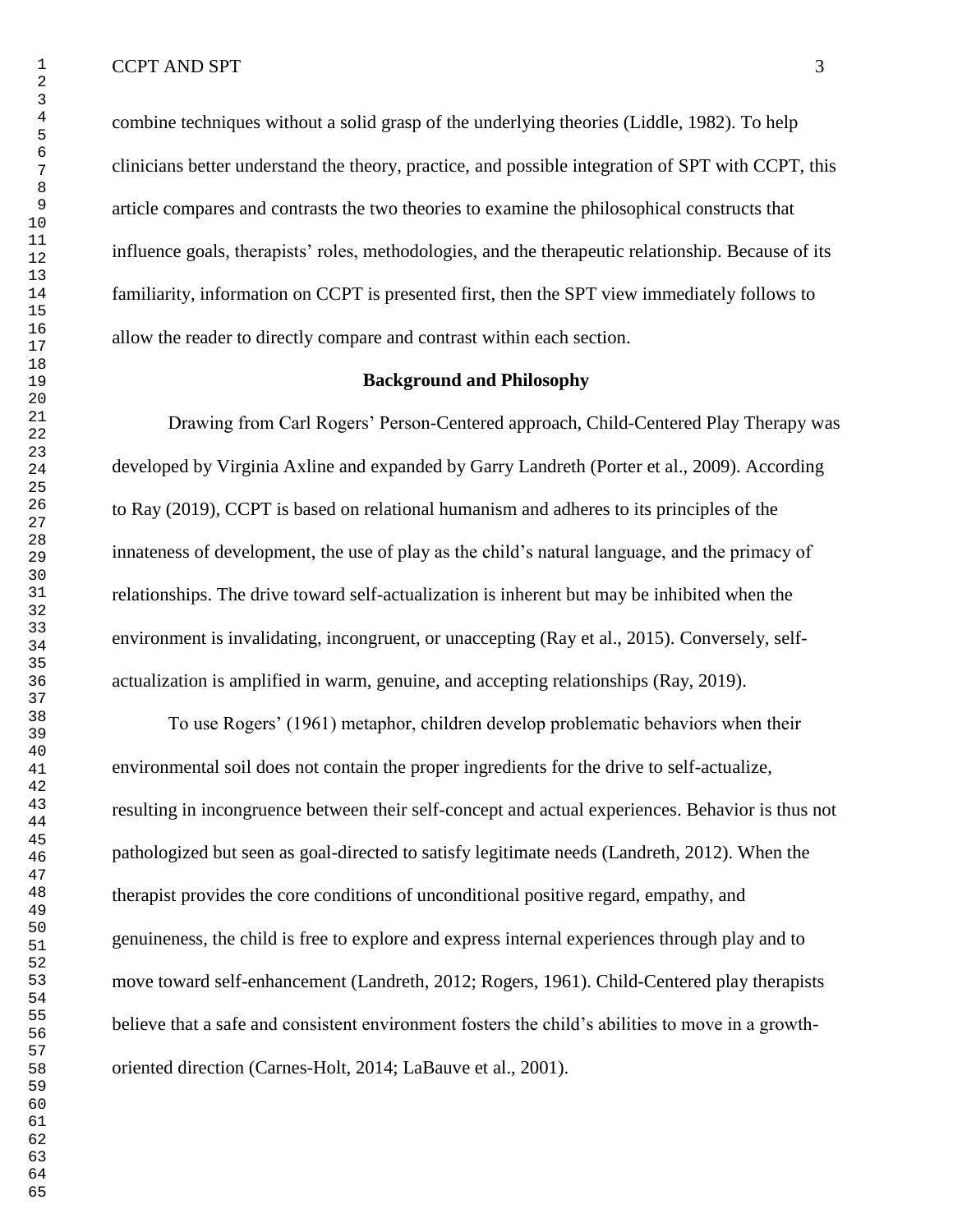Synergetic Play Therapy was developed by Lisa Dion in 2008 and is a research-informed model that combines the powers of play with diverse fields such as neuroscience, Gestalt and Experiential play therapies, and mindfulness (Dion, 2015, 2016). Although SPT arose from and overlaps with CCPT, SPT also incorporates many ideas from Interpersonal Neurobiology (IPNB), which posits that relationships influence neural wiring, which color perceptions, which shape responses and relationships (Siegel, 1999). Problems arise when patterns of thinking and interacting become rigid or chaotic, and problems are resolved when an individual can connect and differentiate in both interpersonal and intrapersonal realms (Siegel, 1999, 2010). Synergetic play therapists use IPNB's concept of the window of tolerance to understand nervous system dysregulation. According to Siegel (1999), each individual has optimal zones of arousal influenced by temperament and experiences—in which they can tolerate natural fluctuations in different emotions. Children with narrow windows of tolerance can easily be thrown into emotional dysregulation, resulting in hyper- or hypo-arousal (Dion, 2015; Siegel, 2010).

Like CCPT therapists, SPT therapists hypothesize that children's problematic behaviors arise out of difficult relationships and experiences; however, SPT therapists suggest that these experiences not only affect the child's perception of self but alter the patterns of dysregulation in the nervous system (Dion, 2020b). To affect neural change and repattern the nervous system, the SPT therapist's ability to attune, engage in mindfulness, and become the child's external regulator (the model to help the child regulate emotional intensity) allows the child to borrow the therapist's regulatory capacity and develop their own ability to manage dysregulation, thereby widening their window of tolerance (Badenoch, 2008; Dion, 2015; Siegel, 1999). The therapist's empathic attunement and authentic expressions are necessary because the child's observations of the therapist activate mirror neurons, which contribute to awareness, empathy, and a sense of self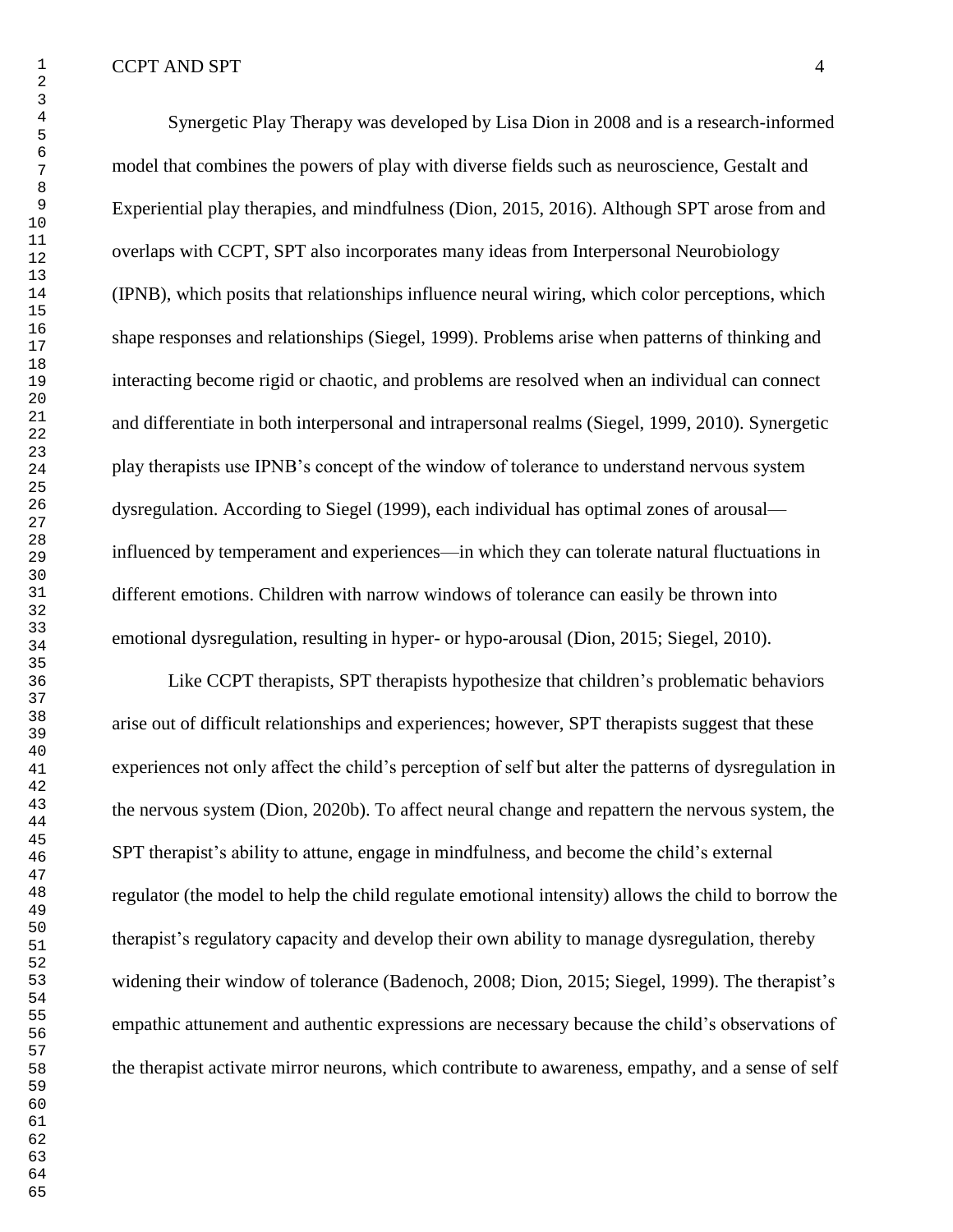(Hudspeth & Matthews, 2016). Thus, a core premise of SPT is the therapist's ability to actively engage in co-regulation while targeting the child's dysregulated nervous system, which helps promote neural repatterning and integration (Dion, 2018; Siegel, 1999). The therapist's ability to self-regulate, be authentic, and stay attuned to the child helps the child learn to regulate and develop a healthy attachment to self, which is the foundation of healing (Dion, 2020b).

# **Goals of Therapy**

In Child-Centered Play Therapy, the hope is that children increase self-responsibility, self-directedness, self-insight, and self-acceptance, but no formal goals are set (Landreth, 2012). The practice of goal-setting is inconsistent with CCPT philosophy because directing the session or stipulating alternative behaviors would indicate that children do not know what they need and cannot overcome obstacles themselves (Ray, 2019). Child-Centered play therapists believe that children are goal-oriented and that behaviors represent the child's best attempts at handling internal thoughts, emotions, and perceptions (Guerney, 2001; Wilson & Ray, 2018). Thus, the CCPT therapist does not seek to set goals for alternate behaviors or to change the child but instead to see through the child's eyes and understand the purpose of the behaviors (Wilson & Ray, 2018). In this accepting environment, change is a natural by-product of the innate drive toward self-actualization (Landreth, 2012). When the child feels prized, they demonstrate greater acceptance and compassion for self and others, less behavioral problems, and less internalization of problems, which result in improved relationships (Bratton et al., 2005; Muro et al., 2006).

Like CCPT therapists, Synergetic play therapists believe children will make better choices when they have internalized the proper conditions. In SPT, these conditions not only involve self-awareness and self-acceptance but also nervous system regulation (Dion, 2015). The SPT therapist draws from Interpersonal Neurobiology to create the following framework: a) all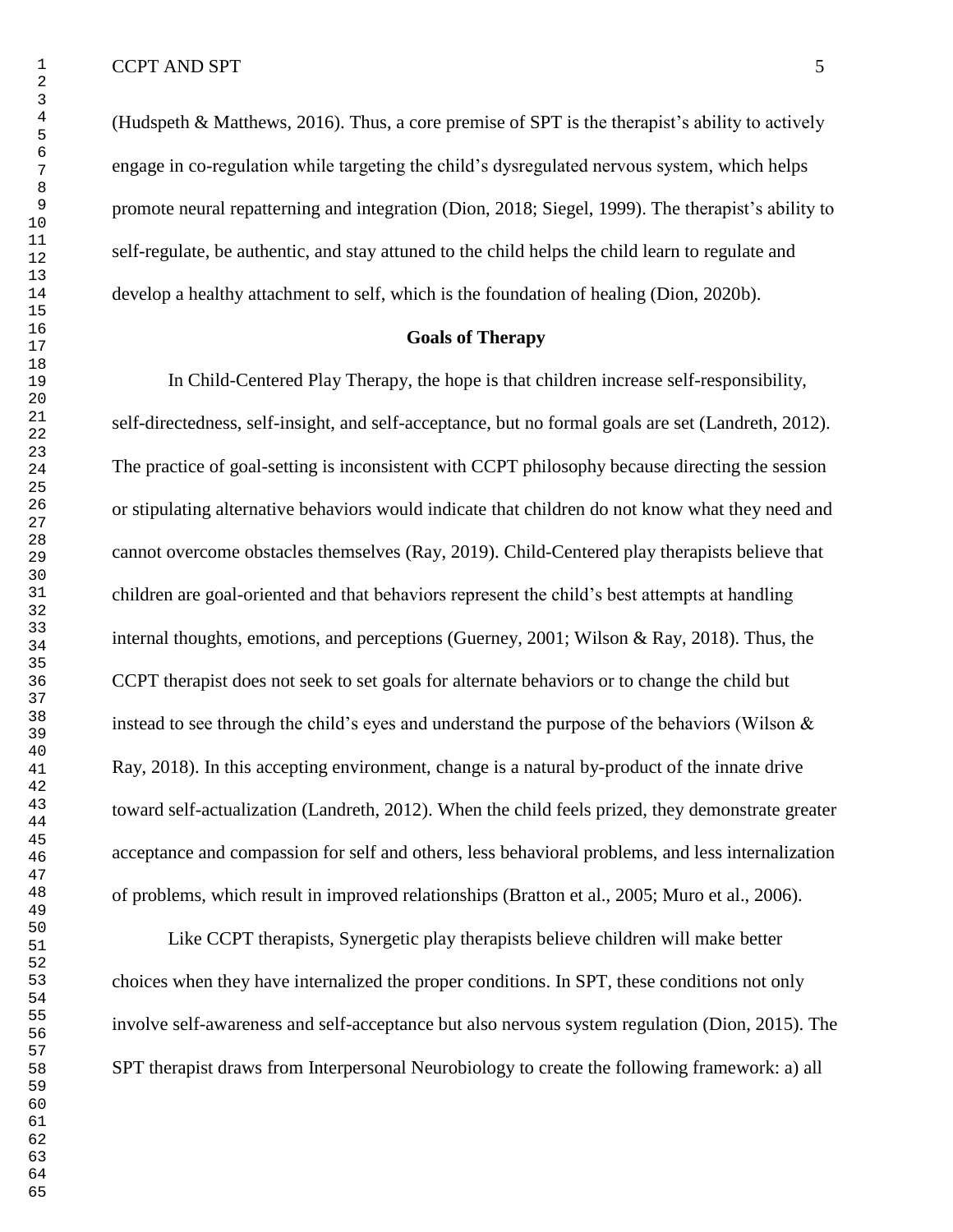behavior is an attempt at regulation; b) the therapist becomes the external regulator to modulate the intensity for the child; c) the child will borrow the therapist's regulatory capacity; d) the therapist encourages the child to become mindful of thoughts, feelings, and sensations; e) the therapist models how to stay connected to themselves in the midst of the intensity so that the child can observe and learn alternative ways of working with the intensity; and f) the therapist is authentic and congruent to promote a neuroception (the neuronal ability to distinguish situations as safe or threatening) of safety for the child (Dion, 2015, 2018; Porges, 2011; Siegel, 1999). The SPT therapist believes that the child thus learns to move toward their own challenging internal states, thereby creating changes in neural organization (Dion, 2018). When a child can selfregulate, they are not as sensitive to the dysregulation of others in the environment, and this contributes to a better relationship with both self and others (Wheeler & Dillman Taylor, 2016).

Therefore, unlike CCPT therapists, SPT therapists view goals as an important part of the process. The goals for therapy are established with the child's caregivers, are specific to the child's behaviors and symptoms of nervous system dysregulation, and are predicated on the belief that the child knows what is needed and will show the therapist the way (Dion, 2015). The core of all goals is the child's re-attachment to self, which includes increased ability to regulate through challenging internal experiences, stay connected to themselves, be in relationship with others, and ultimately accept their unique selves (Dion, 2018). Unlike CCPT, SPT therapists actively desire for children to learn new regulatory behaviors, which is why the therapist's modeling of self-regulation is crucial.

## **Role of the Therapist**

In Child-Centered Play Therapy, the role of the therapist is to communicate the *be with* messages of "I am here, I hear you, I understand, and I care" so that the child feels connected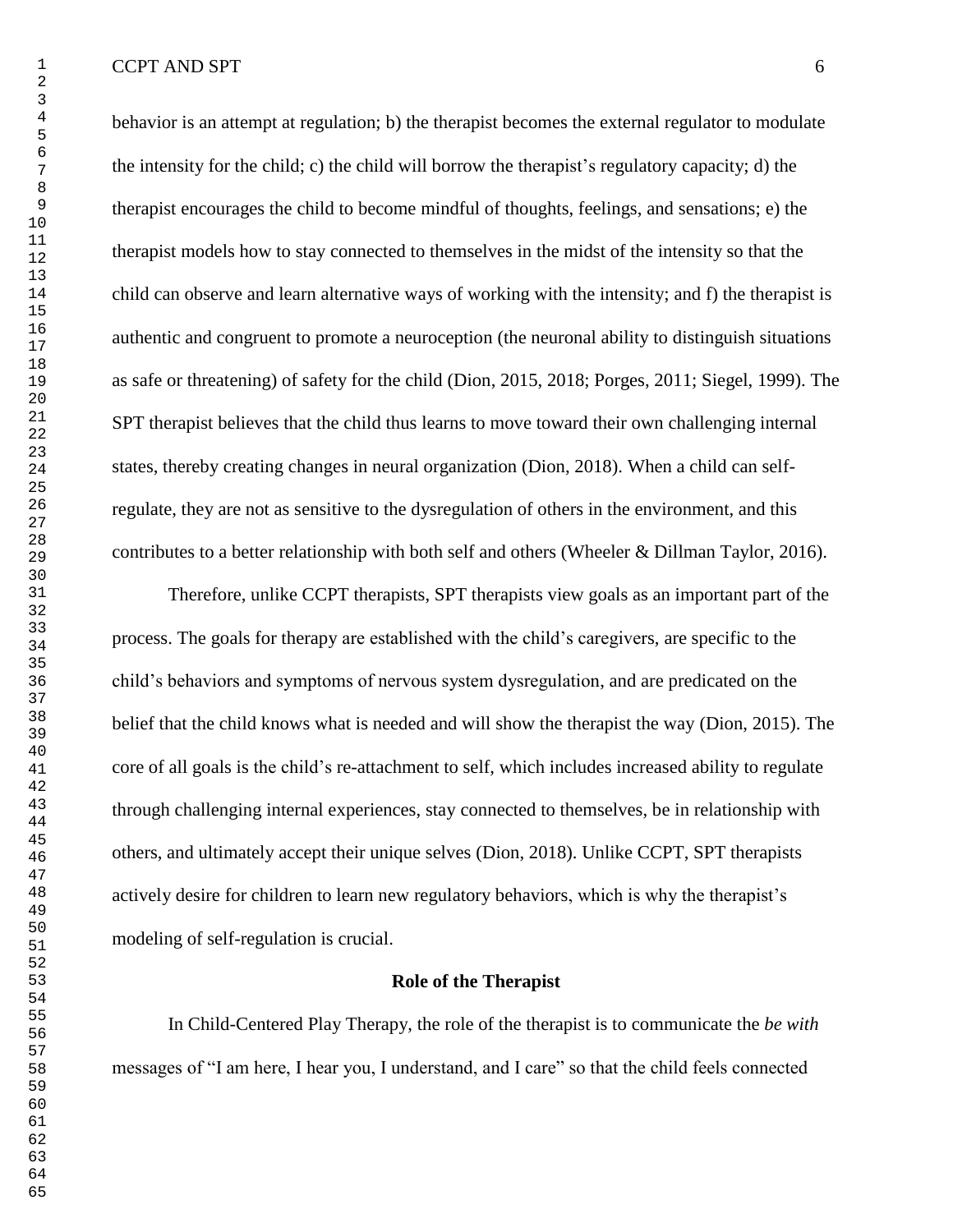with and safe enough to be who they are (Landreth, 2012, pp. 209-210). The therapist does not direct the session, instruct, set rigid limits, or rescue the child from difficulty but rather is genuine, empathic, and shows unconditional positive regard so that the child is free to play out whatever is needed (Jayne & Ray, 2015b; Landreth, 2012). The therapist's role is to verbally and non-verbally communicate their presence with, acceptance of, and trust in the child so as to unlock the child's innate self-enhancing tendency (Guerney, 2001; Landreth, 2012; Ray, 2019).

Synergetic play therapists also strive to communicate acceptance as well as a message of "I can hold the energy, and I am willing to be real in this energy with you" (Dion, 2015, p. 76). The therapist is an active participant in the child's process and uses emotional congruence and verbal authenticity to support regulation of the child's nervous system. This genuineness creates a safe environment, like in CCPT, but with a different rationale. Because a child may become dysregulated when an adult's verbal and non-verbal signals are incongruent, an authentic therapist not only communicates acceptance but also helps regulate the child's nervous system (Dion, 2015; Siegel, 1999). The SPT therapist's role is to stay mindfully present in their own internal experience, maintain empathic attunement with the child, and flexibly respond to the child's play. When the therapist's verbal and non-verbal communications are congruent, the child will experience trust and safety, which sets the stage for the therapist to become the external regulator for the child's dysregulated states as they arise during play (Dion, 2015). The SPT therapist uses and models research-informed regulation strategies such as breathing, movement, and voicing the internal experience to support the child through a process of reflective awareness and change.

In both models, the role of the therapist is more about being than doing. Neither model has a list of techniques that therapists employ. It is the therapist's presence that matters most.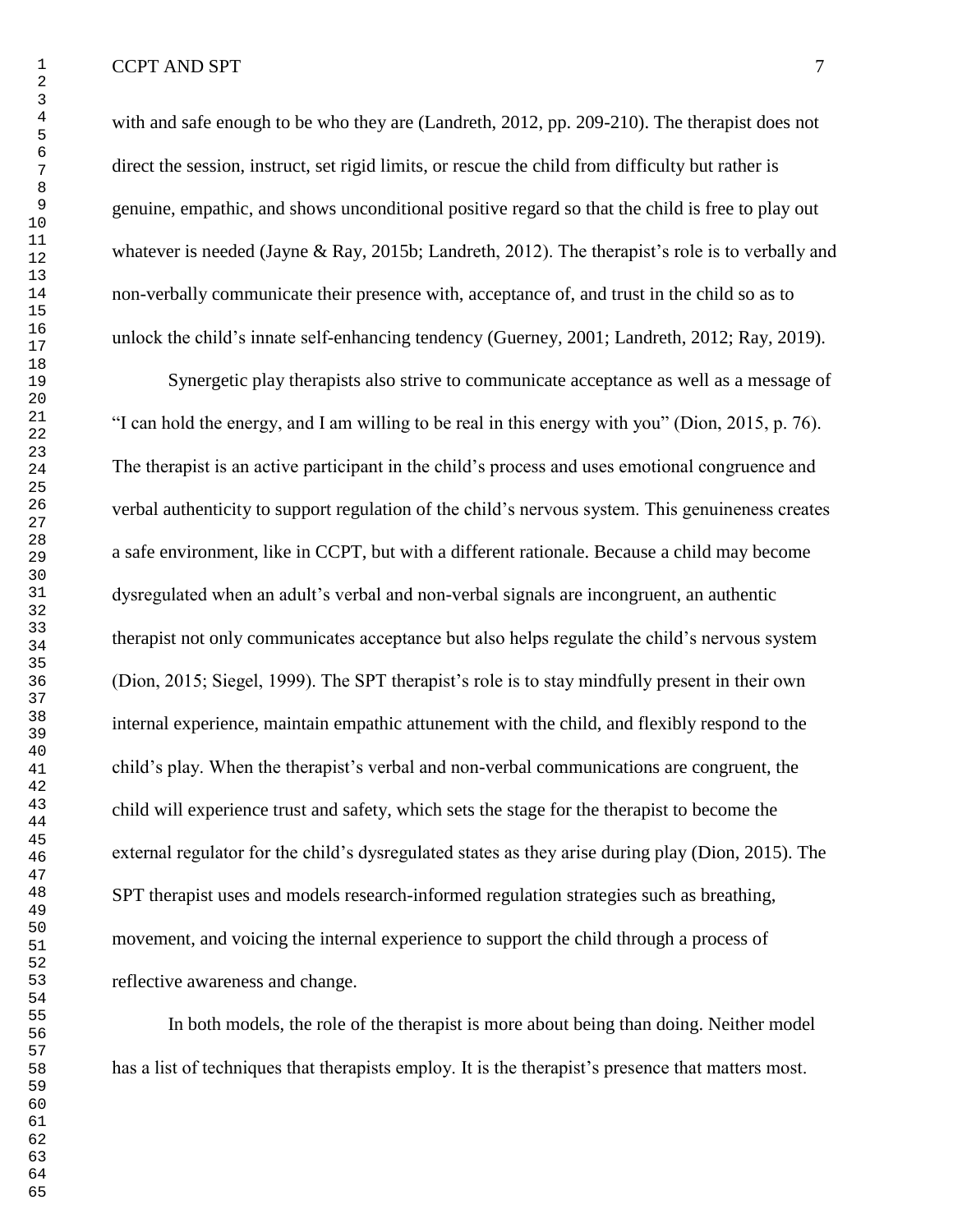Both CCPT and SPT therapists strive to exhibit the qualities of congruence, empathy, and positive regard (Rogers, 1961). A core principle of SPT is the therapist's ability to be authentic in their expressions. This, coupled with the therapist modeling regulation in states of dysregulation, supports the child in staying on the edge of their window of tolerance to ultimately repattern the child's nervous system (Dion  $\&$  Gray, 2014). In CCPT, there is no safety in the relationship without consistency and unconditional regard (Carnes-Holt, 2014). The philosophy of SPT adds that there is no safety without authenticity because the child's nervous system will respond to incongruence (Dion, 2015). Child-Centered play therapists trust in children's inherent abilities to bring themselves under control and move toward healthy ways of coping (Wilson & Ray, 2018). In contrast, SPT therapists believe in modeling behavior because children cannot do what they have not seen or been taught (Dion, 2015, 2018). Thus, a CCPT therapist is to be a co-journeyer; an SPT therapist additionally seeks to be a co-regulator.

### **Treatment Methodology**

In this section, treatment methodology includes the progression of treatment, use of toys, types of therapeutic statements, and use of limit-setting.

# *Progression of Treatment*

Child-Centered play therapists are non-directive and trust the child to lead the sessions because they believe that each child is unique and will progress at their own pace (Guerney, 2001). Therefore, therapists follow the child's lead in sessions to allow freedom and creativity to move toward self-actualization (Landreth, 2012). Though all children progress at their own pace, Landreth (2012) identified typical progressions of treatment seen in CCPT. The first stage of play is characterized by creative, exploratory, and relatively uncommitted play. The second stage involves increases in aggression as well as the amount the child talks about self and others. In the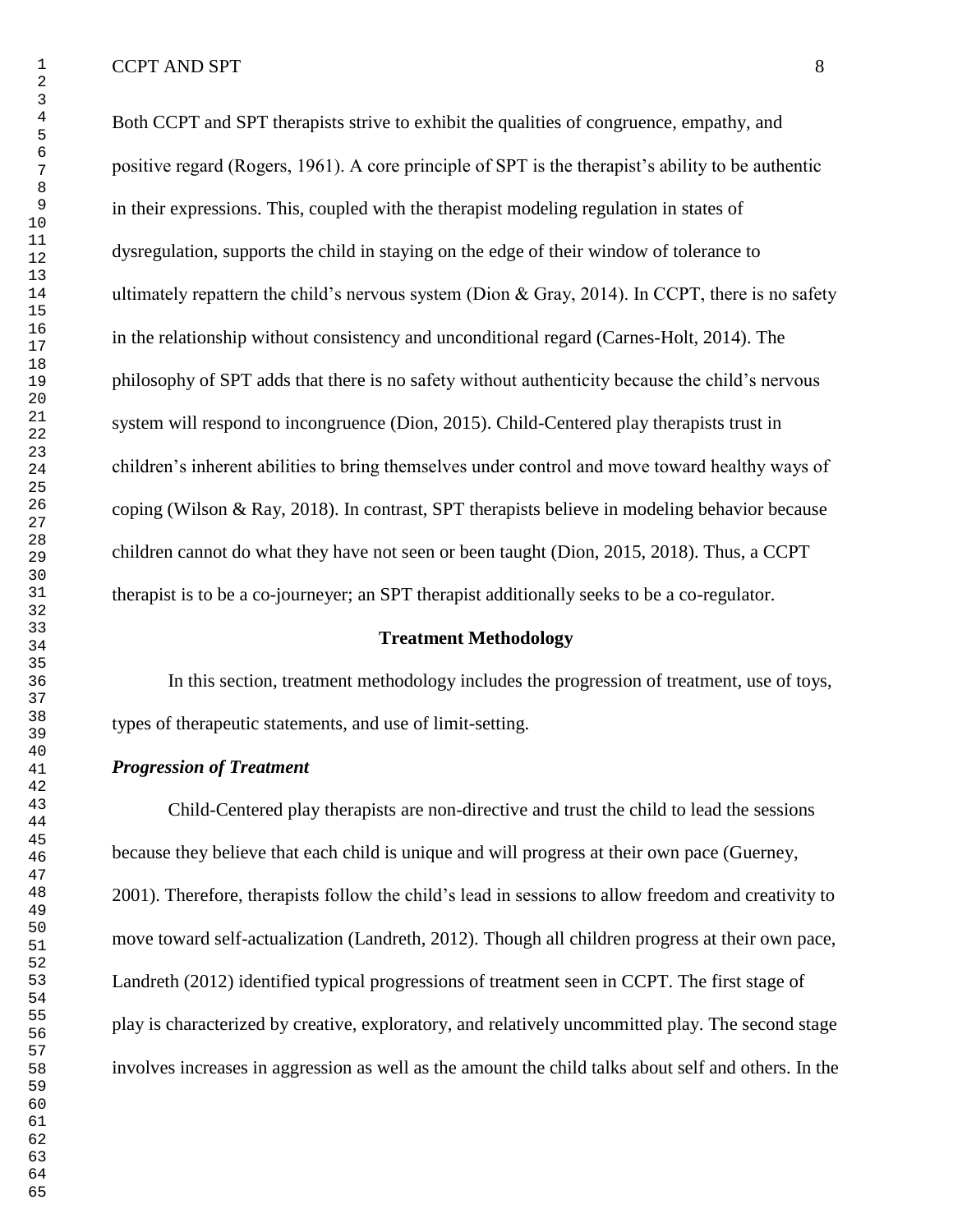third stage, the child focuses on the connection with the therapist, engages in more dramatic play, and conveys emotions such as anger and anxiety. According to Landreth, this progression is evidence that children are accepting and expressing themselves more fully and directly.

Building on and extending CCPT philosophy, Dion (2020a) outlined a three-step process of transformation for the child that highlights the role of the Synergetic play therapist in each step. In step one, the child begins to become aware that they are dysregulated and begins to explore the sensations, emotions, and thoughts through the projective process of setting up the therapist and the toys to feel how the child feels (e.g., if the child feels powerless, they will offer the therapist and the toys an experience of what it feels like to feel powerless). During this step, the therapist becomes the child's external regulator by verbally tracking the play and modulating the dysregulation through movement, breath, and vocalization of internal states, allowing the child to move toward the discomfort that is arising, thus bringing these internal states into the child's awareness more fully. During step two, the therapist presents alternative behavioral and cognitive patterns to the child by modeling and teaching within the play experience, usually in a non-directive format. The child then begins to realize that there are other choices. Finally, in step three, the child tries on a new choice once they perceive more benefits than drawbacks to making the new choice. The therapist highlights the behavioral and cognitive changes in the play to reinforce the pattern into the child's newly created neural network.

Synergetic Play Therapy is both non-directive and directive in its application. According to Dion (2015), the SPT therapist typically begins in a non-directive manner similar to CCPT. As the child is working through the process, the SPT therapist will directly model ways to regulate the dysregulation in the nervous system (such as breathing, naming the experience, and/or rubbing hands together) and may bring in other specific interventions based on the child's needs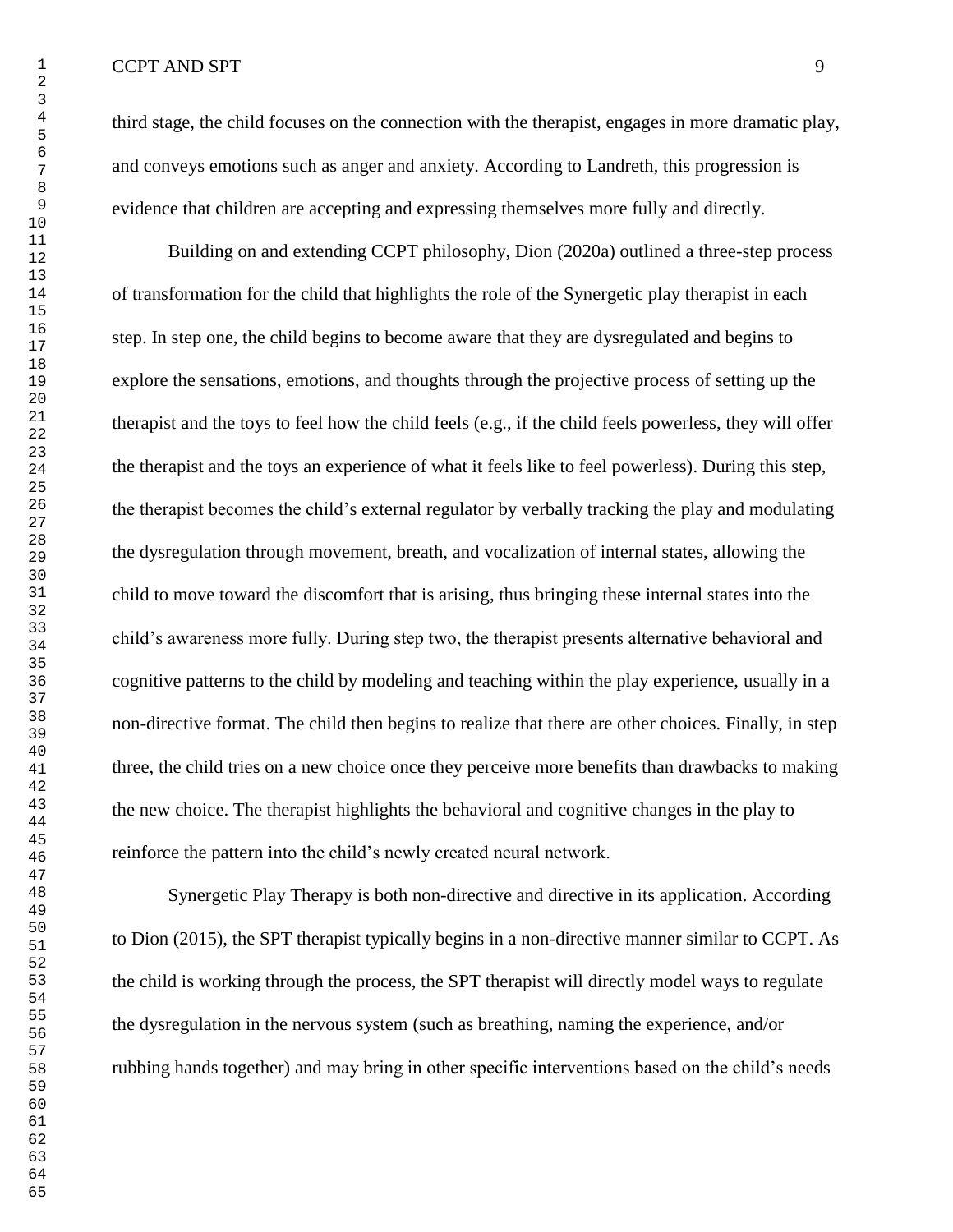(such as incorporating a parent or sibling into the play, engaging the child in more directive work with sand or art, and/or practicing specific breathing techniques). Synergetic play therapists incorporate various modalities that they perceive will best support the child with integration and healing while still allowing the child to be the expert in their own healing (Dion, 2018).

# *Use of Toys*

Although the session itself is completely led by the child in Child-Centered Play Therapy, these therapists provide structure in their selections for toys. Landreth (2012) created guidelines for toys that should and should not be allowed in the playroom to maximize creativity, expression, imagination, and flexibility. In addition, Ray (2011) urged therapists to consider whether the toy serves a therapeutic purpose, facilitates the child's expression, and promotes relationship-building between the child and therapist. In CCPT, the toys are the language; therefore, the therapist focuses both on the toys used and the process of play (Landreth, 2012). To allow for creativity and autonomy, the toys are not labeled by the therapist until the child labels them (Giordano et al., 2012).

Synergetic play therapists use many of the same toys as prescribed in CCPT, although they differ in terms of the purpose of the toys and the quantity that may be needed. First and foremost, SPT is built on the assertion that the therapist is "the most important toy in the playroom" and that attunement facilitates the process of the child's work rather than the child needing specific toys through which to do the work (Dion, 2015, p. 156). In SPT, the toys themselves are not as important as the energy and emotions that arise as a result of how the child plays with the toys. Thus, toys and language are ultimately not required because play is understood to be something that can occur in the relationship between the therapist and the child (Dion, 2015). For example, play can occur through engaging in peek-a-boo or creating rhythms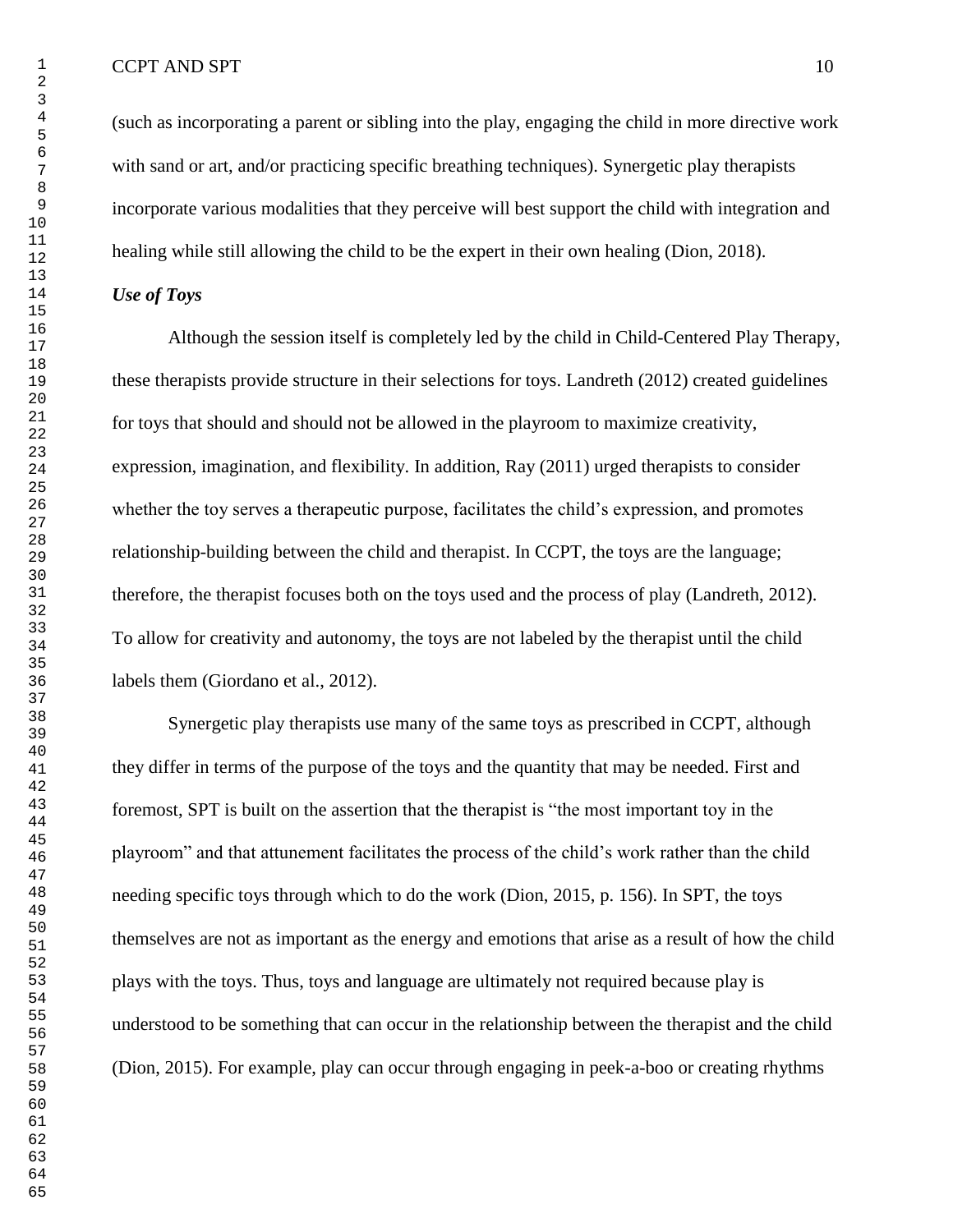together using sound and tapping. The SPT therapist is more concerned with the affective states that arise within the child during play because these represent the dysregulation that the child experiences in life (Dion, 2015). Therefore, whereas therapists from both theories attend to the processes of play, SPT therapists are less concerned with the specific toys and more concerned with how the child's nervous system states are displayed through the play. For this reason, there is no rule regarding whether SPT therapists do or do not label toys before the child has labeled them, although the therapist typically is not the first to label the toy unless it is obvious.

# *Therapeutic Statements*

Child-Centered Play Therapy also has more structure regarding therapeutic reflections (Landreth, 2012). Giordano et al. (2005) identified various types of verbalizations, including statements that track behavior, reflect emotions, return responsibility, and build esteem. Examples of each include (respectively): *You're lining them up straight*, *You're mad that it won't move*, *You can decide how to use that*, and *You know just how you want it to look*. Giordano et al. also recommended that responses be brief, flow smoothly with the play, return ownership to the child, and usually begin with *you*. However, these verbalizations cannot be used robotically without warmth, congruence, and empathy (Jayne & Ray, 2015a). These verbalizations are the vehicles that convey the therapist's acceptance of the child and thus intentionally promote the philosophies of CCPT (Wilson & Ray, 2018).

Similar to CCPT therapists, Synergetic play therapists use observational statements. They expand on the reasoning for the use of these statements to include helping the child stay within their window of tolerance and/or titrate the energy in the room (Dion & Gray, 2014). A striking difference between the two modalities is that SPT therapists use a variety of self-reflective statements to name their experiences out loud in response to the child's play (Dion, 2015).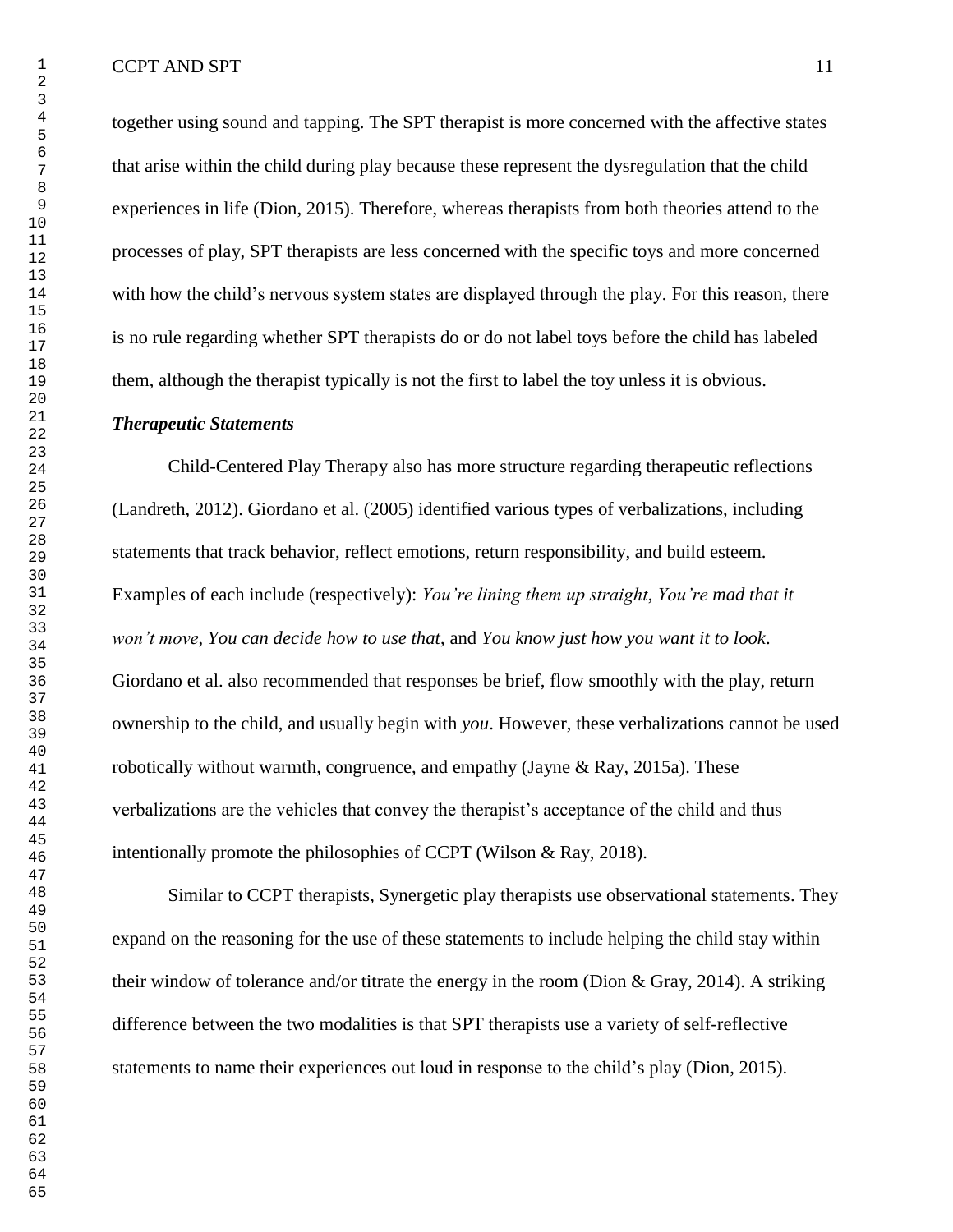Synergetic play therapists understand that self-reflection creates a sense of safety for the child, similar to when a caregiver models self-reflection (Fonagy & Target, 2002). Just as children use the reflective function of the caretaker to become curious about their experiences (Levy, 2011), SPT therapists also engage in self-reflection to model and teach children about the world of emotions. Naming internal experiences aloud allows a person to move through painful states and helps regulate the nervous system (Siegel & Bryson, 2011), a primary focus of SPT. For example, as the child stealthily brings the shark puppet closer, the therapist may say, *The shark is coming closer. I feel scared and my heart is beating fast*. These statements help the therapist to regulate their own nervous system, help the child to feel felt by the therapist, and provide the child with both language and permission to describe their internal states (Dion, 2015).

Both Child-Centered and Synergetic play therapists emphasize the need for authentic and congruent responses. Landreth (2012) cautioned CCPT therapists against stating their experiences so as not to influence the child's play. However, Ray et al. (2014) recommended that verbalizations be congruent with the therapist's internal experience as long as the intensity is appropriate and the statement benefits the therapeutic relationship. Aligning with Rogers' (1980) view, the SPT therapist posits that the relationship deepens when the therapist's authentic experiences are communicated. In SPT, therapist authenticity allows the child to become aware of internal states, to manage these states and promote nervous system integration, and to experience empathy for self and others (Dion & Gray, 2014). Because the SPT therapist does not want to emotionally flood the child, there is a balance of observational and self-reflective statements to enhance a neuroception of safety and help the child move toward the dysregulated states (Dion, 2018). In both theories, therapeutic statements focus on therapist attunement and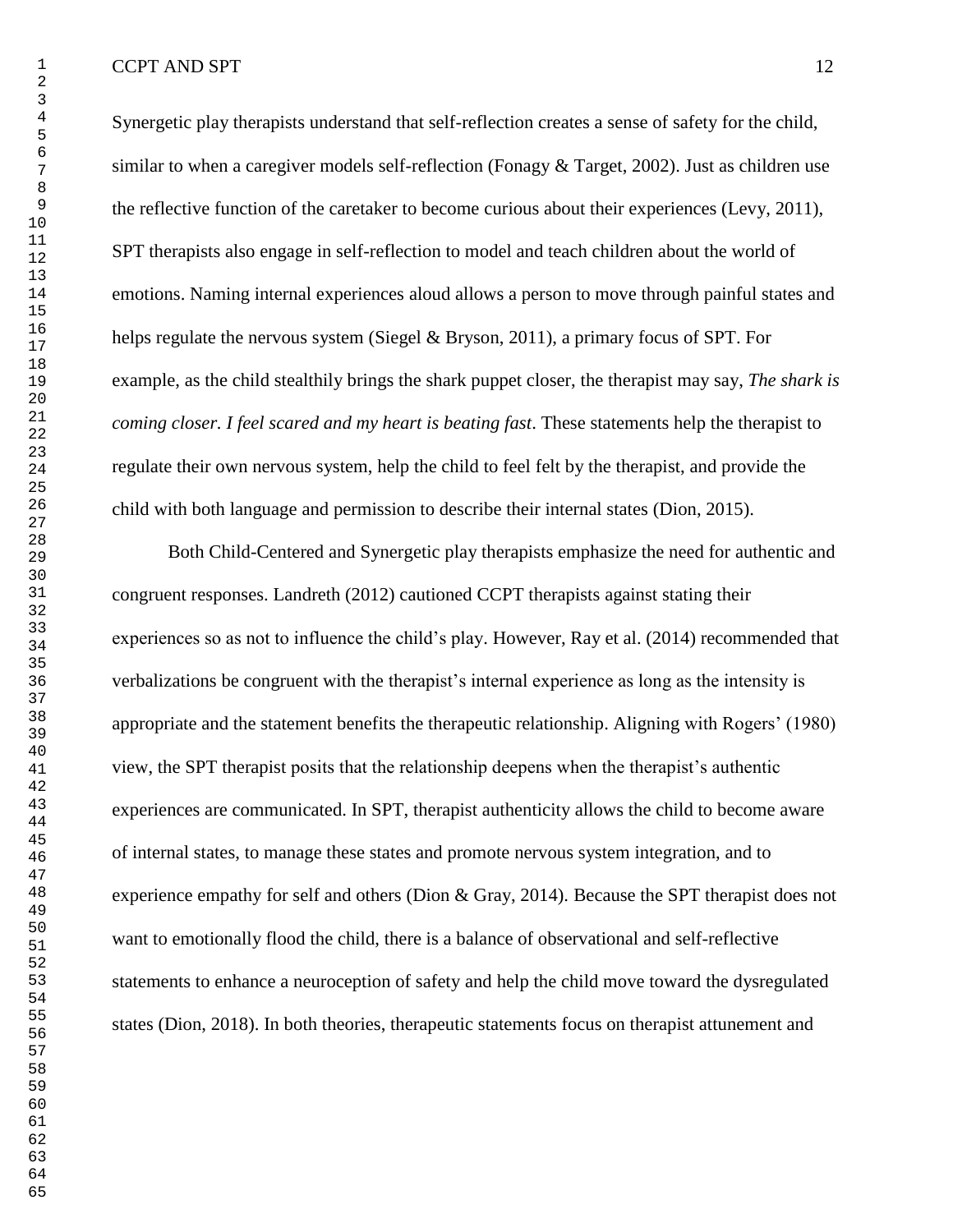promotion of the child's self-acceptance; however, the wording of these reflections differs based on each theory's conceptualization of what is needed for self-awareness and self-acceptance. *Limit-setting*

Differences also exist between Child-Centered Play Therapy and Synergetic Play Therapy in terms of limit-setting. In CCPT, limits are set when needed to ensure the safety of the child and/or property and are necessary to establish feelings of safety and consistency (Carnes-Holt, 2014; Jayne & Ray, 2015b). Limits are also set if the child's behavior is impacting the therapist's acceptance of the child, but the therapist must discern if the limit is to promote personal preferences or the relationship and must provide other outlets for the child to express the underlying emotion or desire (Ginott, 1959). In the ACT protocol created by Landreth (2012), the therapist acknowledges the child's feelings, communicates what the limit is, and targets alternatives for behavior. The therapist may say, *You're mad, and you want to hit me. I am not for hitting. You may pretend the doll is me and hit it.* These structured responses are not mandated, but they are encouraged because they capture the spirit of trying to connect with and empower the child while still maintaining boundaries. Limits are set with validation and warmth and preserve the relationship because the therapist can stay accepting of the child, and the child can experience decision-making and self-control without incurring guilt (Landreth, 2012).

Synergetic play therapists also set limits to maintain the integrity of the relationship, but the rationale is slightly different. Unless there is a safety issue—in which case, the therapist does whatever is needed to maintain safety—the therapist sets the boundary that is needed to allow the therapist to stay within their own window of tolerance (Dion, 2015). This allows for presence, attunement, and maintenance of the role as external regulator. The belief is that the therapists' window of tolerance is the container that holds the energy that is emerging from the play (Dion,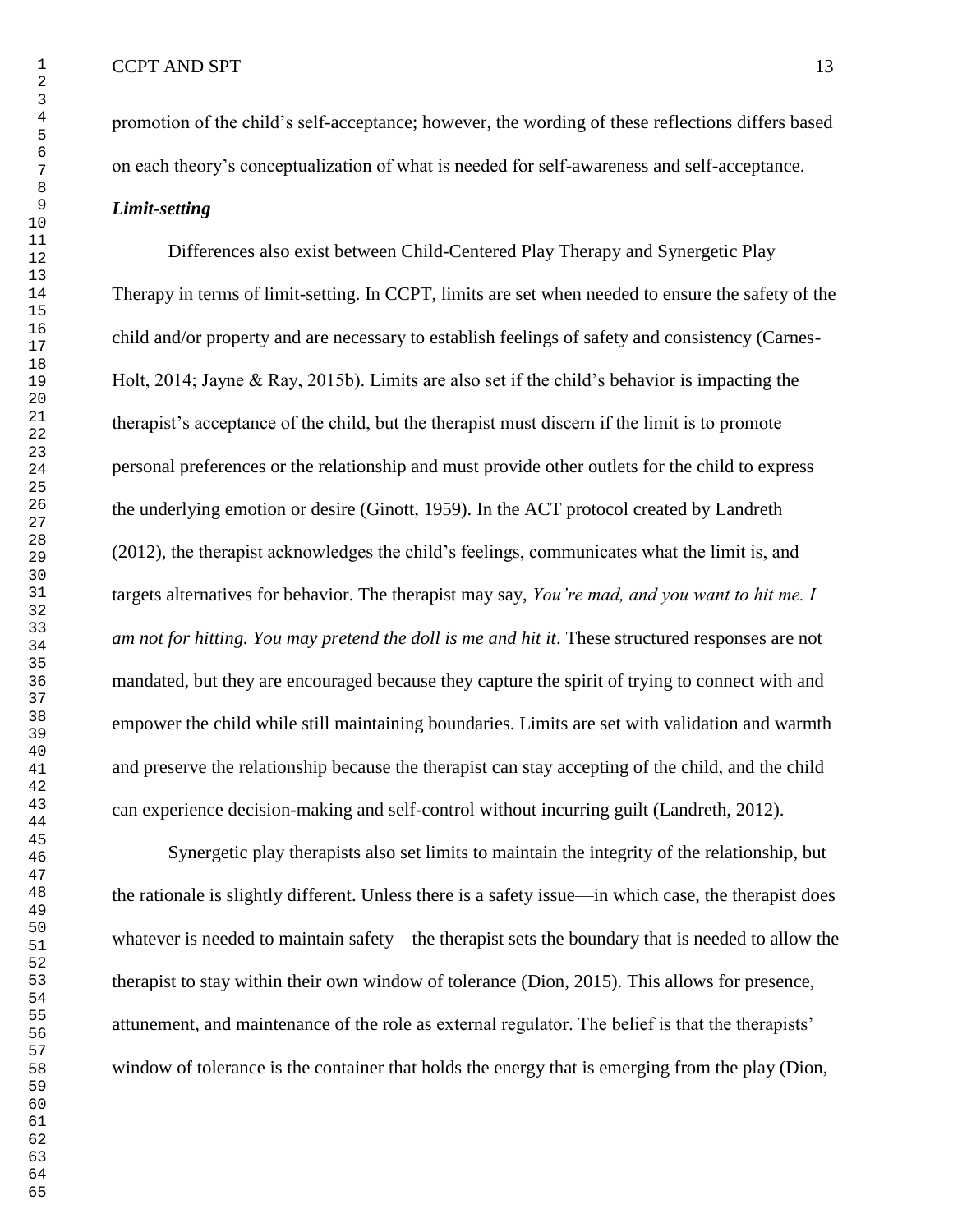2018). In SPT, setting boundaries in this way allows the child to explore and express their dysregulated emotions and behaviors with the therapist's support to regulate through them, which ultimately facilitates integration of the emotions (Dion, 2015).

According to Dion (2015), when a boundary is needed, the therapist will acknowledge and redirect rather than say *no*. The SPT therapist first takes a deep breath to ground, gets present with the child so the child can energetically feel the therapist, uses a non-threatening yet serious voice, makes eye contact if possible, acknowledges before redirecting, and keeps their feelings out of it. The SPT therapist may say, *You are mad and want me to know. Show me another way*. The importance of setting boundaries in this way is so that the energy keeps moving and so that the child does not incur shame or guilt by internalizing messages that they did something wrong.

Therapists from both theories agree that limits are needed to help the therapist stay regulated and present with the child, to respect the child's process, and to maintain consistency without being overly controlling. However, the wording when setting the actual limit differs as well as the language used to explain the rationale for limits. Child-Centered play therapists explain limits in terms of remaining accepting, and SPT therapists explain limits in terms of remaining regulated, but both are focused on setting limits to maintain the relationship.

#### **Importance of the Relationship**

Both Child-Centered and Synergetic play therapists regard the therapeutic relationship as the most healing component of treatment (Dion, 2015; Landreth, 2012). In CCPT, the relationship is important because it communicates unconditional acceptance to the child, which then helps the child to develop unconditional self-acceptance (Landreth, 2012). Because the relationship *is* the therapy in CCPT, the therapist is intentional about creating a space in which the child feels accepted and empowered. Landreth (2012) described how the therapist builds this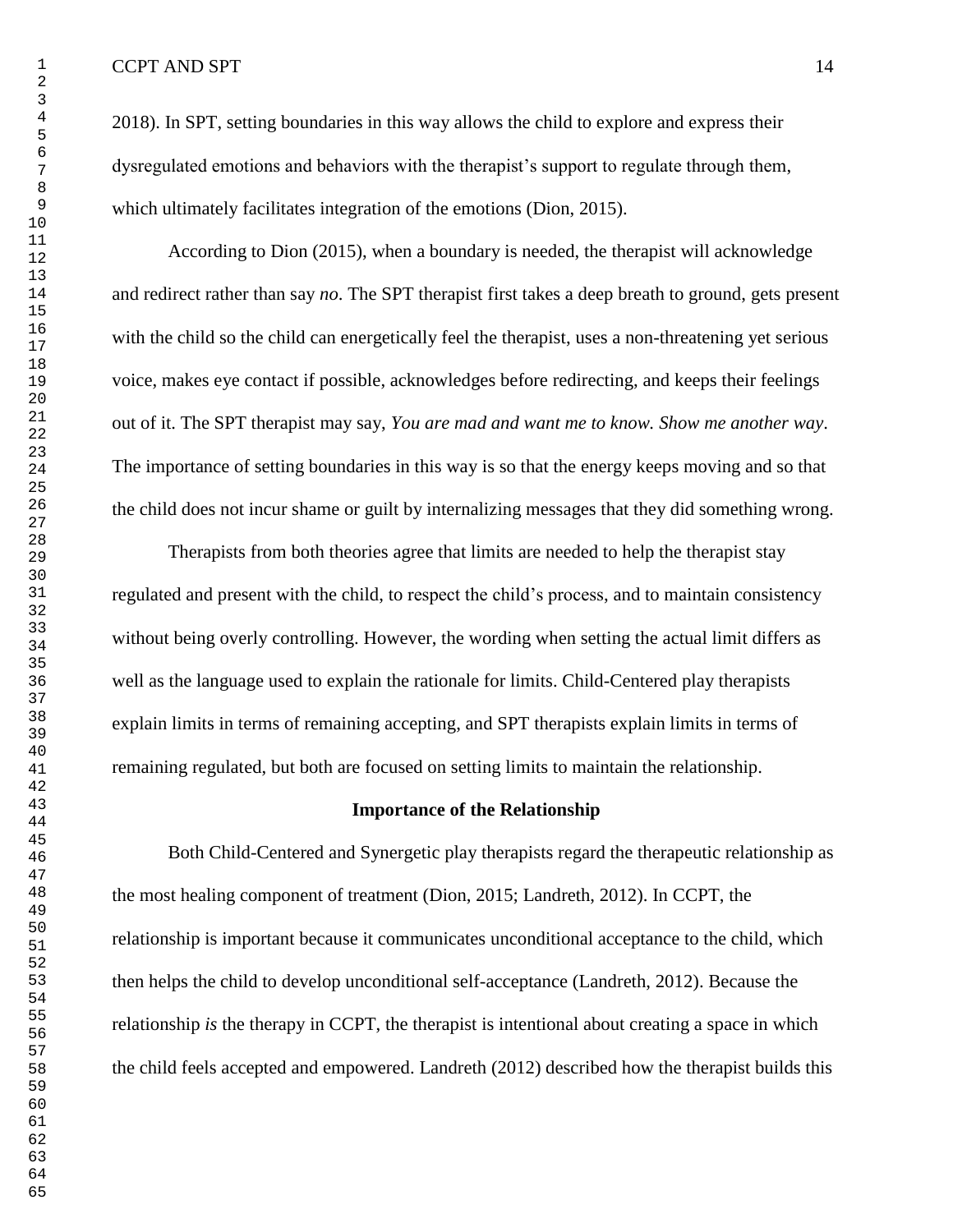relationship through engaging with the child at the child's level through play, letting the child lead the session, and using therapeutic statements that communicate belief in the child. The relationship is thus strengthened because the child knows the therapist is present, attuned, and values the child's experiences (LaBauve et al., 2001; Landreth, 2012). A CCPT therapist may directly interact with the child in play when invited to do so, but playing with the child is secondary to being present with the child (Landreth, 2012).

In Synergetic Play Therapy, the relationship is important because it is the vehicle for nervous system regulation and repatterning (Dion & Gray, 2014). Synergetic philosophy diverges from CCPT in that the SPT therapist must play a more active role in the relationship because the therapist, in addition to the toys, is understood to be a receiver of the child's projective process (Dion, 2015). The therapist holds dual awareness of the child's affect and their own emotional states and voices their internal experiences to facilitate reflective awareness for the child (Dion, 2018). Though these types of vocalizations may be seen as intrusive in CCPT, an SPT therapist sees this as a process whereby co-resonance and co-regulation can occur, thereby creating new neural pathways (Dion, 2015). By verbalizing and modeling, the therapist influences not only how the child relates to the therapist but also how the child relates to self.

Creating safety in the relationship is a goal that is shared by both therapeutic modalities. In CCPT, the relationship is both necessary and sufficient; it *is* the therapy (Landreth, 2012). In SPT, the relationship is necessary but insufficient and also needs to be accompanied by attempts to increase awareness, nervous system regulation, and the ability to be in relationship with self and others. In CCPT, the relational emphasis helps the self to emerge; in SPT, the relational emphasis helps the self to emerge and the symptoms to integrate. Table 1 presents a summary of key ideas for both theories.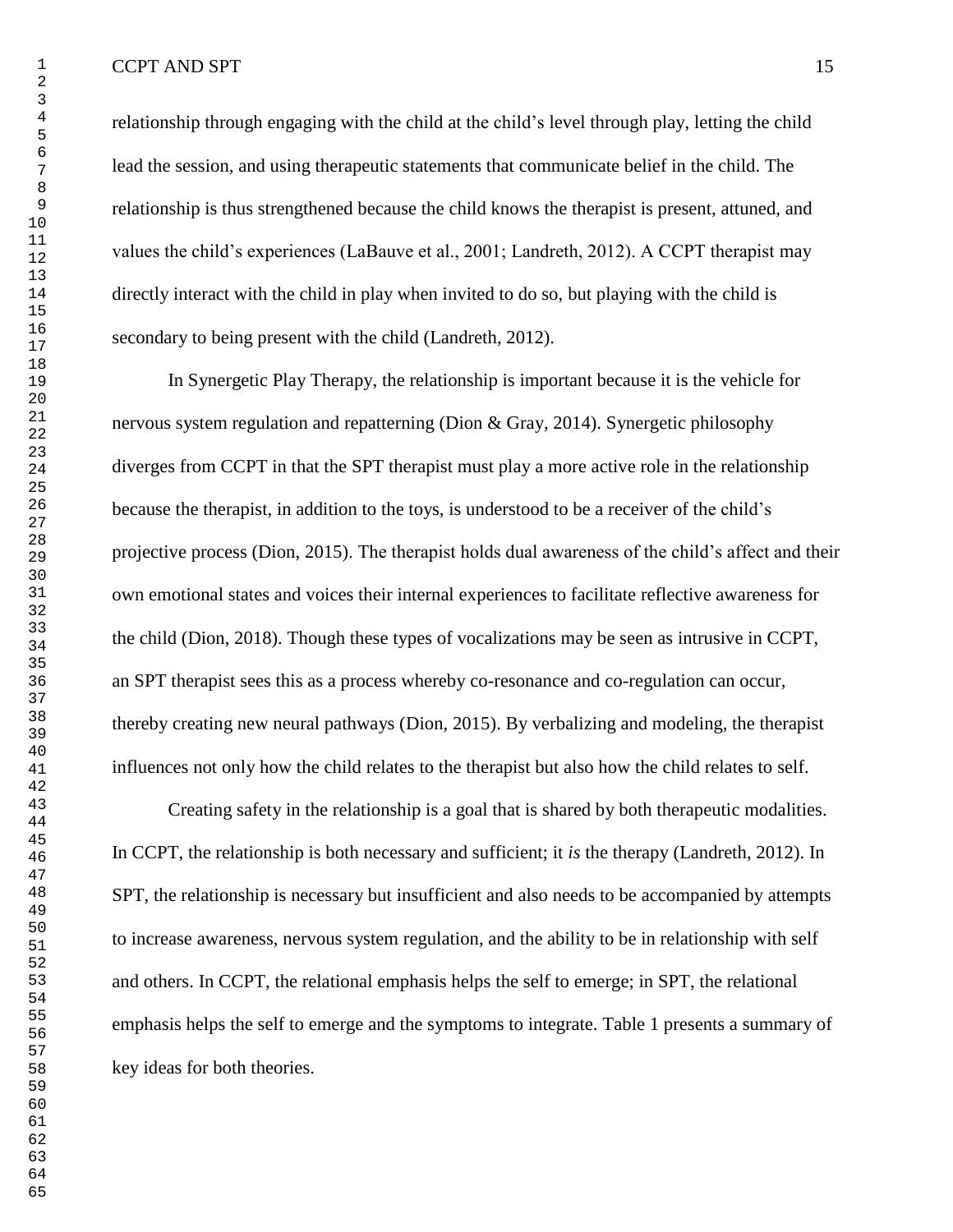### **Hypothetical Case Scenario**

The following scenario highlights Child-Centered Play Therapy and Synergetic Play Therapy in action. By using the same hypothetical child, we demonstrate how a CCPT therapist and an SPT therapist would conceptualize the child, be with the child, set limits, and articulate therapeutic responses. To facilitate clarity, the child is referenced with male pronouns and the therapist with female pronouns.

Mom reports that her five-year-old son Ti has witnessed domestic violence between Mom and Dad, though Ti has not been abused. Ti becomes frustrated easily, cries, throws objects, and fights with the other students at school. In play therapy, Ti almost exclusively plays with the plastic animal figurines, having them fight against and kill each other. At least twice per session, Ti brings an animal over to attack the therapist's arms and face, laughing yet scowling as he does so. Occasionally, Ti grabs a doll and either hits it or throws it at the therapist.

## *Child-Centered Play Therapist Response*

The Child-Centered play therapist always begins from the grounding philosophy that play is the language and toys are the words. She combines this philosophy with the *be with* attitudes that involve authentically communicating to the child that she fully sees him, hears him, cares about him, and is present. Ti's aggressive behavior is viewed under the fundamental construct that children have an innate tendency to move toward growth-enhancing experiences that create balance within the sense of self. The CCPT therapist believes that children are self-directed to play out what is concerning them in order to create developmentally appropriate understanding, integration, and inner balance in response to experiences. Therefore, Ti's aggressive play is understood as his way to explore the experiences that have created a sense of incongruence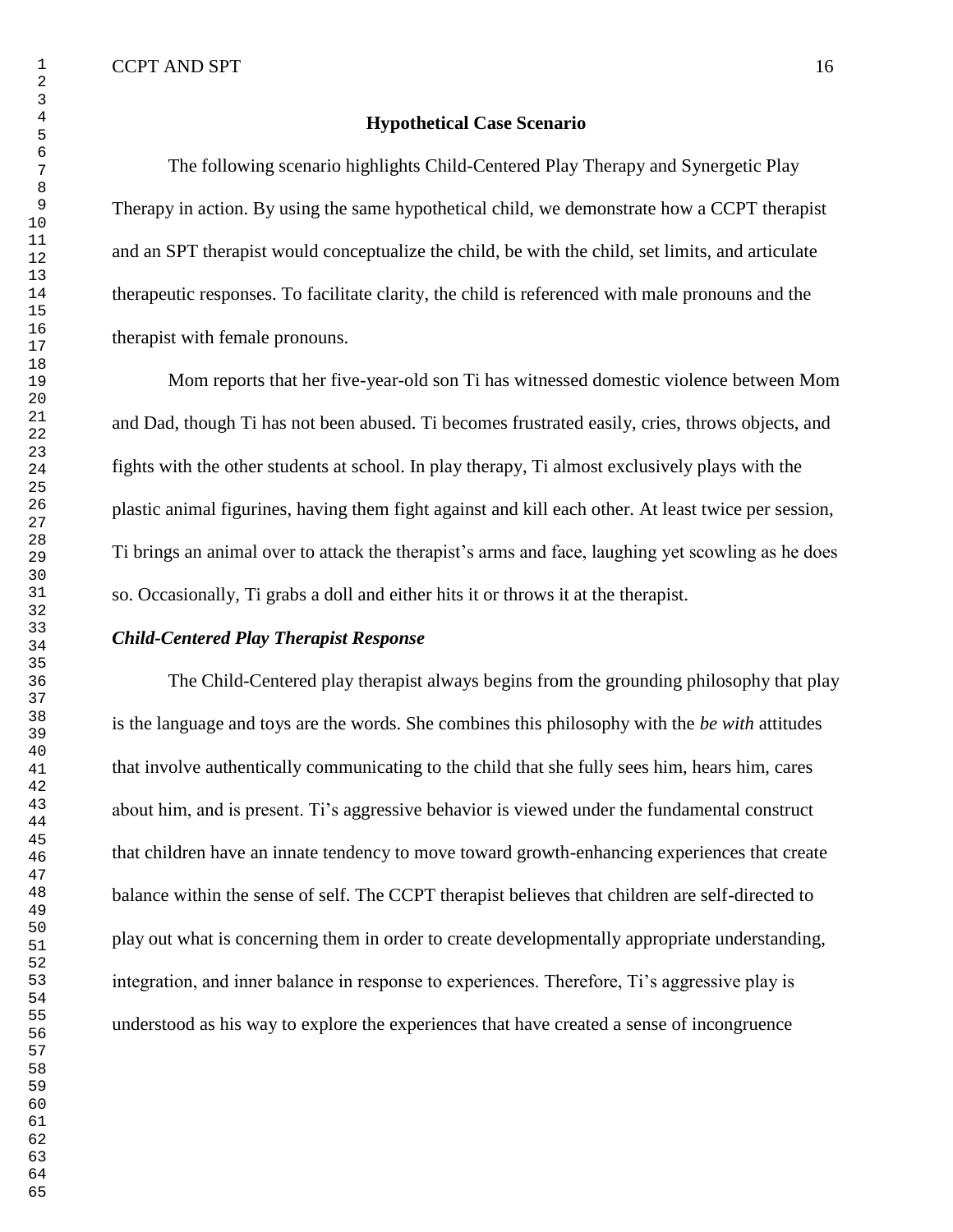within his sense of self. Behaviors and emotions surface as Ti tries to explore ways to feel more successful in his current environment.

The therapeutic relationship between the therapist and child is the necessary and sufficient component for healing and change. This involves the therapist being able to encompass unconditional positive regard without judgment or evaluation. As Ti continues to have the plastic animal figurines fight and kill one another, the therapist would track, reflect content, and reflect feeling. Some examples of typical CCPT responses would be, "The dragon is fighting the lamb," and "The dog sounded scared when the lion came close" (assuming that the child has named these objects previously). The therapist would be mindful to enter into the child's world without an attempt to direct, control, or impose new ideas or solutions to the child's play. The child's play and inner world are treated with the highest respect and belief that the child is capable of internal growth and healing.

As Ti brings an animal over to attack the therapist's arms and face while laughing and scowling, the therapist might simply track this play before assuming an emotional response because she is unsure what Ti might need from her in this moment. She might simply state, "The tiger is biting my arm," followed by whispering to Ti, "I wonder what I should do next?" These statements communicate the belief that the child will give guidance to the therapist on what he needs next in the moment. The therapist is mindful to refrain from making statements that may create a sense of guilt or judgment such as, "It is not funny to laugh when people get hurt." Similarly, she does not pretend to be hurt if that was not the child's intention.

Suddenly, Ti grabs a doll to throw at the therapist. If the therapist perceives she may be in danger of being hurt, she would implement the ACT limit-setting method and say, "Ti, I know you are angry and want to throw the doll at me, but I am not for throwing toys at. You can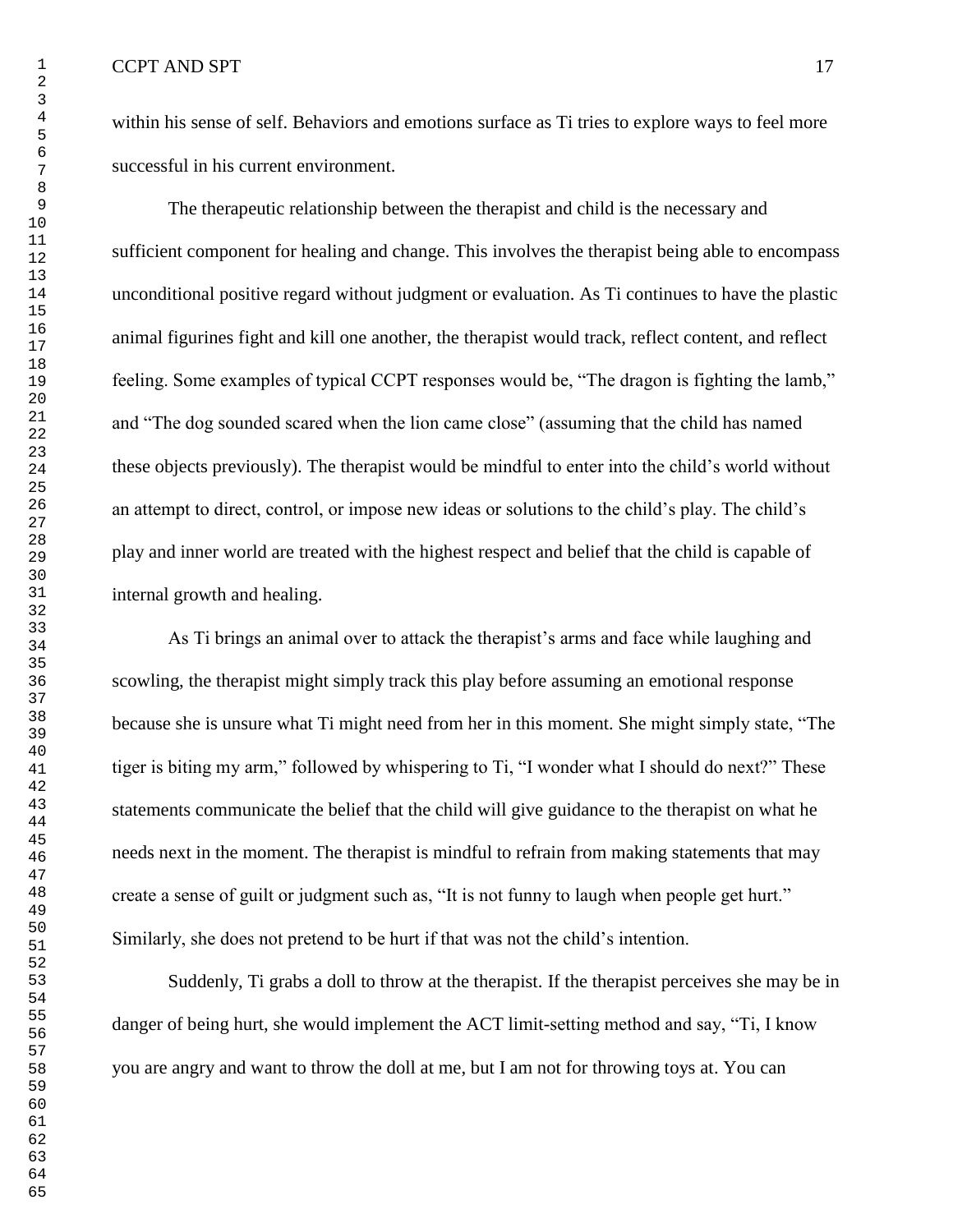pretend the Bobo is me and throw the doll at it." It is imperative that the limit is communicated to the child with a deep sense of genuine regard for his feelings and with a sense of a clear limit. She would attune to the child's feelings and needs from this behavior without imposing her own feelings or thoughts connected to this play activity.

# *Synergetic Play Therapist Response*

The Synergetic play therapist views Ti's aggressive play from an understanding of Interpersonal Neurobiology including the idea that aggression is a normal biological response of sympathetic nervous system activation when a child perceives a threat or challenge. As Ti reenacts the scenes of fighting that he witnessed, the therapist recognizes that he is using play to help her understand what it feels like to be him, including the difficult thoughts, emotions, sensations, and memories. The therapist also understands that Ti may need the support of an external regulator to help him continue to move toward the intensity without emotional flooding and to further support integration.

As the SPT therapist observes Ti's play, she begins to make observational statements regarding what is happening. For example, "The animals are moving toward each other. Now they are fighting." As the intensity increases, the SPT therapist begins to move toward the intensity to help modulate it. To do this, the therapist becomes aware of her own activation in order to stay present with Ti. The therapist regulates the intensity as needed to support Ti in staying in his window of tolerance by taking deeper breaths, moving, and possibly naming the internal states out loud. The SPT therapist also understands that emotional congruence is important for establishing a sense of safety; therefore, the therapist will make genuine statements and have an authentic response to Ti's initiated play. "Watching them fight is scary and feels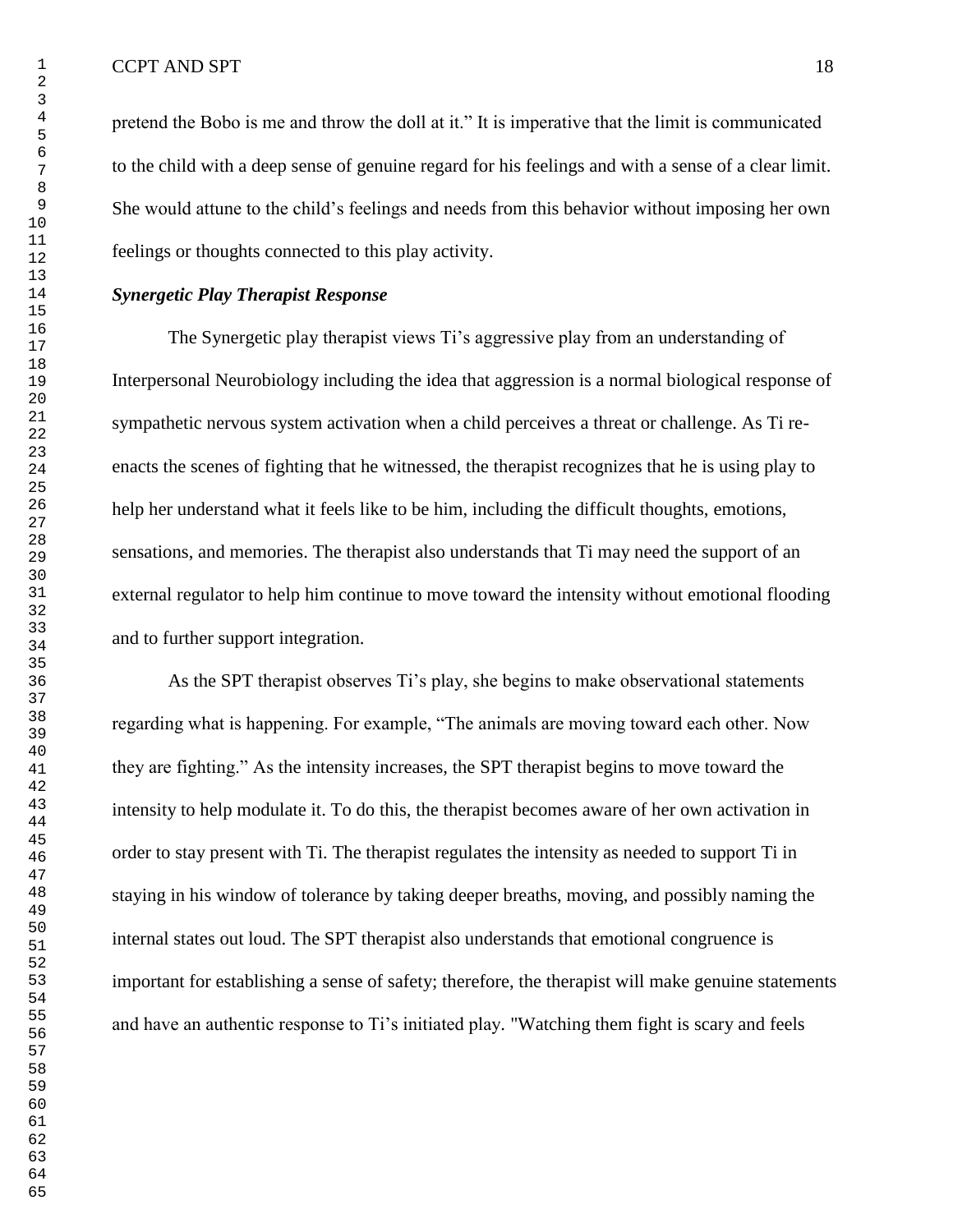intense in my body," the therapist might say, understanding that she is being set up to witness violence and experience his world.

When Ti laughs while his animal attacks the therapist's arms and face, the therapist demonstrates a genuine startle response and states, "Ow! The animal is attacking me. I feel scared and confused. There's laughing while I'm getting attacked." When Ti returns to his play of the animals fighting, the therapist may take a deep breath, rub her arms where she was "hurt," and gently rock her body. The therapist continues to use both a combination of observational statements and self-reflections including now naming the anxiety and hypervigilance of not knowing if or when she will be attacked again.

Suddenly, Ti grabs a doll and throws it at the therapist. If the therapist feels that this is outside of her window of tolerance, she would acknowledge the child's action and then redirect by saying, "You're angry, and you want me to know. Show me another way." If the therapist felt that this action was within her window of tolerance and that there was not a safety issue, she would offer another authentic response such as, "That was scary and startling. I didn't know if I was going to get hurt. I don't know if the baby is hurt." Throughout, the therapist remains deeply connected and in tune with Ti while also staying connected to herself.

## *Scenario Summary*

In this scenario, the CCPT therapist's belief in self-actualization is evident as the child's behaviors are tracked without the therapist imposing her interpretation of the behaviors. The relationship is the mechanism of change. The SPT therapist becomes the external regulator, attuning and modulating both the child's and her own activation, by verbalizing authentic responses to the play. The child learns how to self-regulate and repattern his nervous system as his challenges are integrated. The hypothetical scenario allows a better understanding of the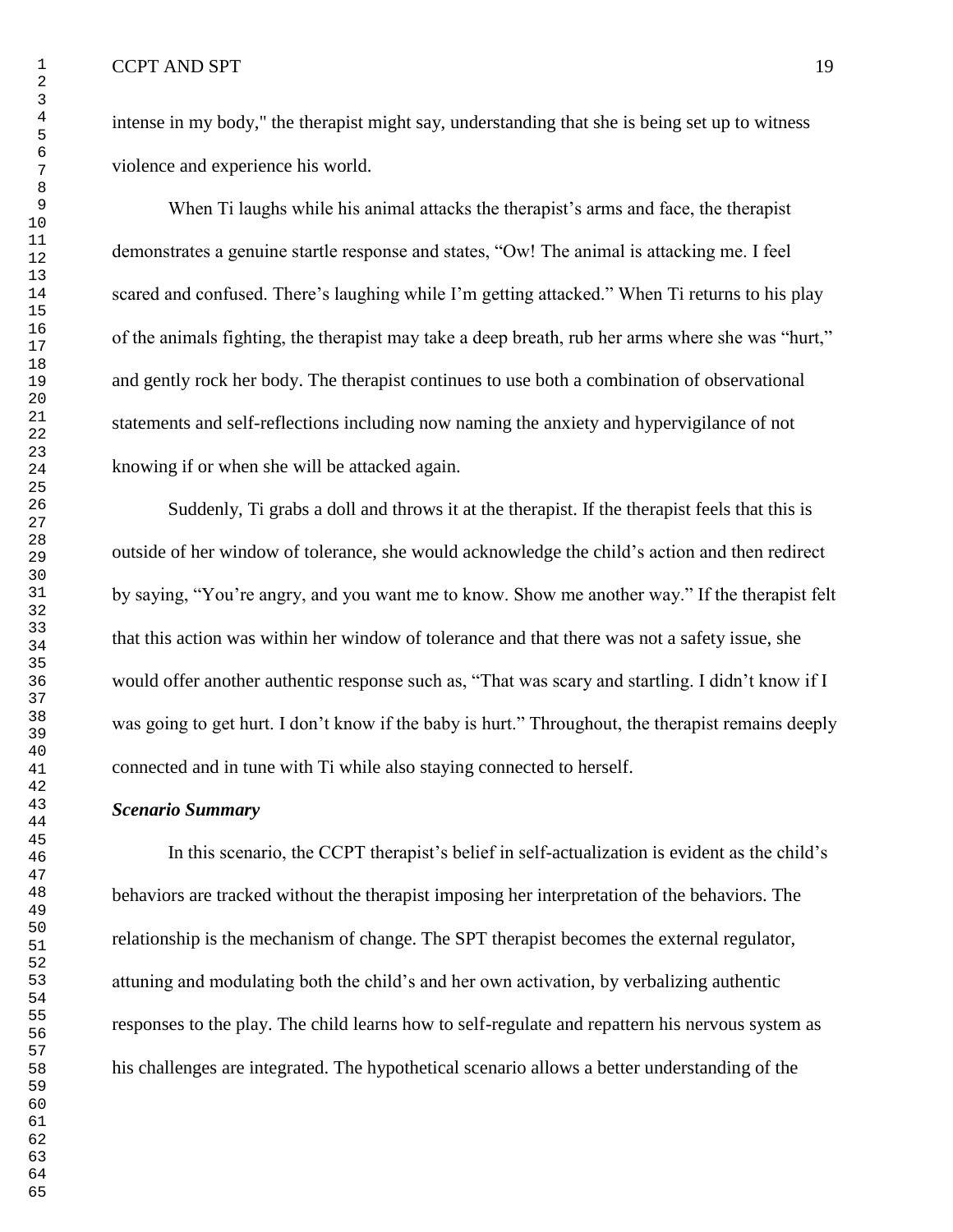nuances between CCPT and SPT by highlighting some key points of each theoretical orientation and showing theory-in-action.

# **Conclusion**

This article is theoretical in nature because only two known studies to date have examined the outcomes of Synergetic Play Therapy (Dion & Gray, 2014; Simmons, 2020). No known studies have examined the efficacy of CCPT versus SPT, the mechanisms behind how SPT might differ from CCPT, or whether one approach is better suited for specific clients. More research is needed in these areas. With SPT's overt emphasis on co-regulation to repattern a child's dysregulated nervous system, it is possible that SPT may reach children who have not responded to CCPT and/or that SPT may augment CCPT to improve outcomes, although more research is needed to corroborate the findings in the case study by Simmons (2020).

Child-Centered Play Therapy has a long-standing history; Synergetic Play Therapy grew from the roots of CCPT and adds concepts from various theories. The foundation of CCPT is obvious in SPT's emphasis on the relationship, the Rogerian conditions, goal-driven behaviors, self-awareness, and self-acceptance. Therapists in both schools emphasize the relational underpinnings of limits, toys, and therapeutic statements, but their practices and use of language differ. In SPT, therapists more freely verbalize their personal experience of the child's initiated play to promote awareness and regulation. Synergetic Play Therapy also adds an emphasis on regulation and helping repattern the activation in the child's nervous system, thus contributing neurobiological research to explain the benefits seen in the play therapy process. The overarching goal of both theories is the same: to help the child improve functioning both on an intrapersonal and interpersonal scale.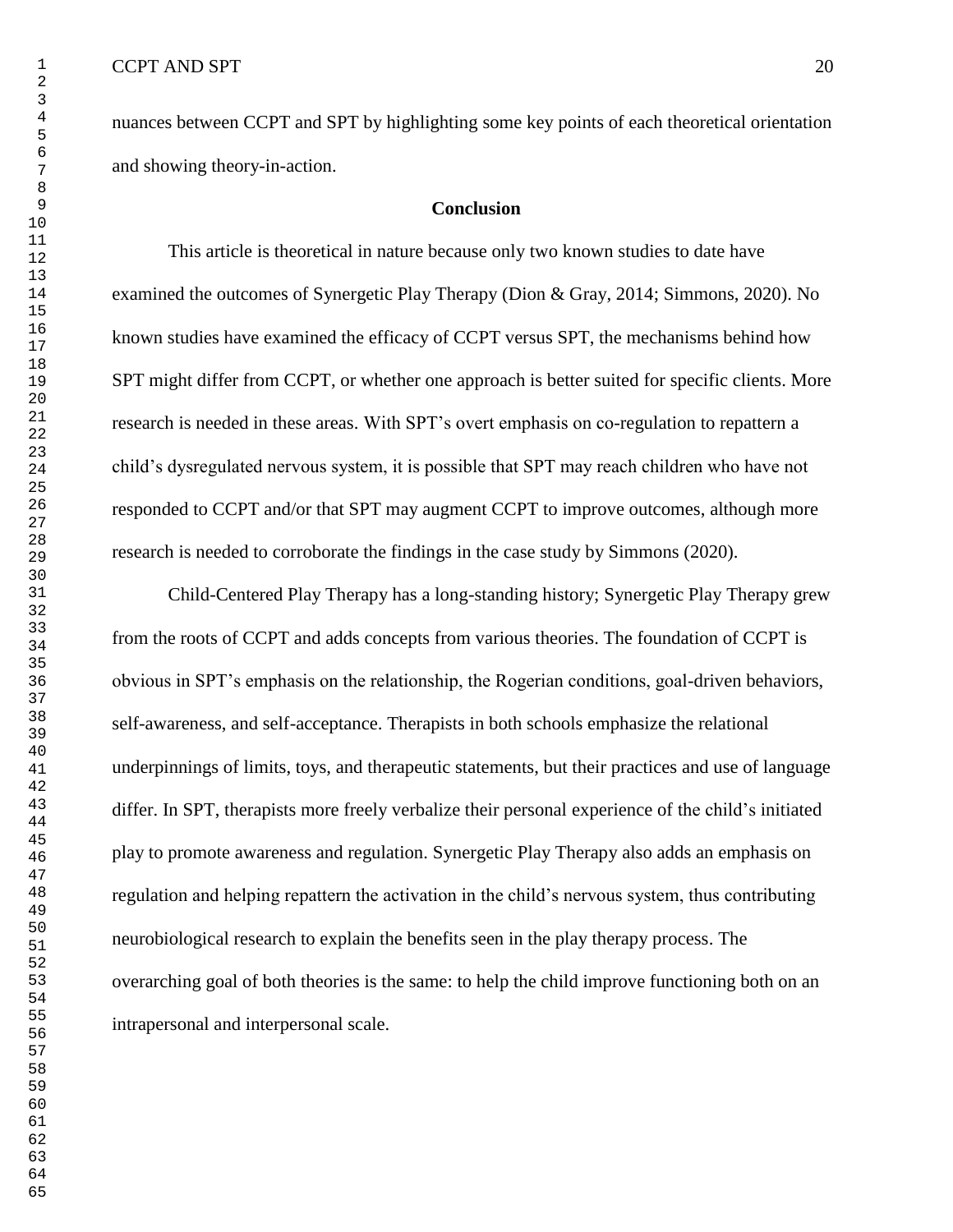### **References**

- Badenoch, B. (2008). *Being a brain-wise therapist: A practical guide to interpersonal neurobiology*. W. W. Norton & Company, Inc.
- Bratton, S. C., Ray, D., Rhine, T., & Jones, L. (2005). The efficacy of play therapy with children: A meta-analytic review of treatment outcomes. *Professional Psychology: Research and Practice*, *36*(4), 376–390.<https://doi.org/10.1037/0735-7028.36.4.376>
- Carnes-Holt, K. (2014). An interview with Garry Landreth: Play therapy, humanism, and the future of counseling. *Journal of Humanistic Counseling*, *53*(1), 47–62. <https://doi.org/10.1037/0735-7028.36.4.376>
- Dion, L. (2015). *Integrating extremes: Aggression and death in the playroom*. Aviva Publishing.
- Dion, L. (2016, August 1). *How a tragedy inspired a new play therapy model*. Synergetic Play Therapy Institute. [http://synergeticplaytherapy.com](http://synergeticplaytherapy.com/)

Dion, L. (2018). *Aggression in play therapy*. W. W. Norton & Company, Inc.

Dion, L. (2020a). *Process of change*. Synergetic Play Therapy Institute.

[http://synergeticplaytherapy.com](http://synergeticplaytherapy.com/)

Dion, L. (2020b). *Tenets for synergetic play therapy*. Synergetic Play Therapy Institute. [http://synergeticplaytherapy.com](http://synergeticplaytherapy.com/)

Dion, L., & Gray, K. (2014). Impact of therapist authentic expression on emotional tolerance in synergetic play therapy. *International Journal of Play Therapy*, *23*(1), 55–67. <https://doi.org/10.1037/0735-7028.36.4.376>

Eisenberg, N., Fabes, R. A., & Murphy, B. C. (1996). Parents' reactions to children's negative emotions: Relations to children's social competence and comforting behavior. *Child Development*, *67*, 2227–2247.<https://doi.org/10.2307/1131620>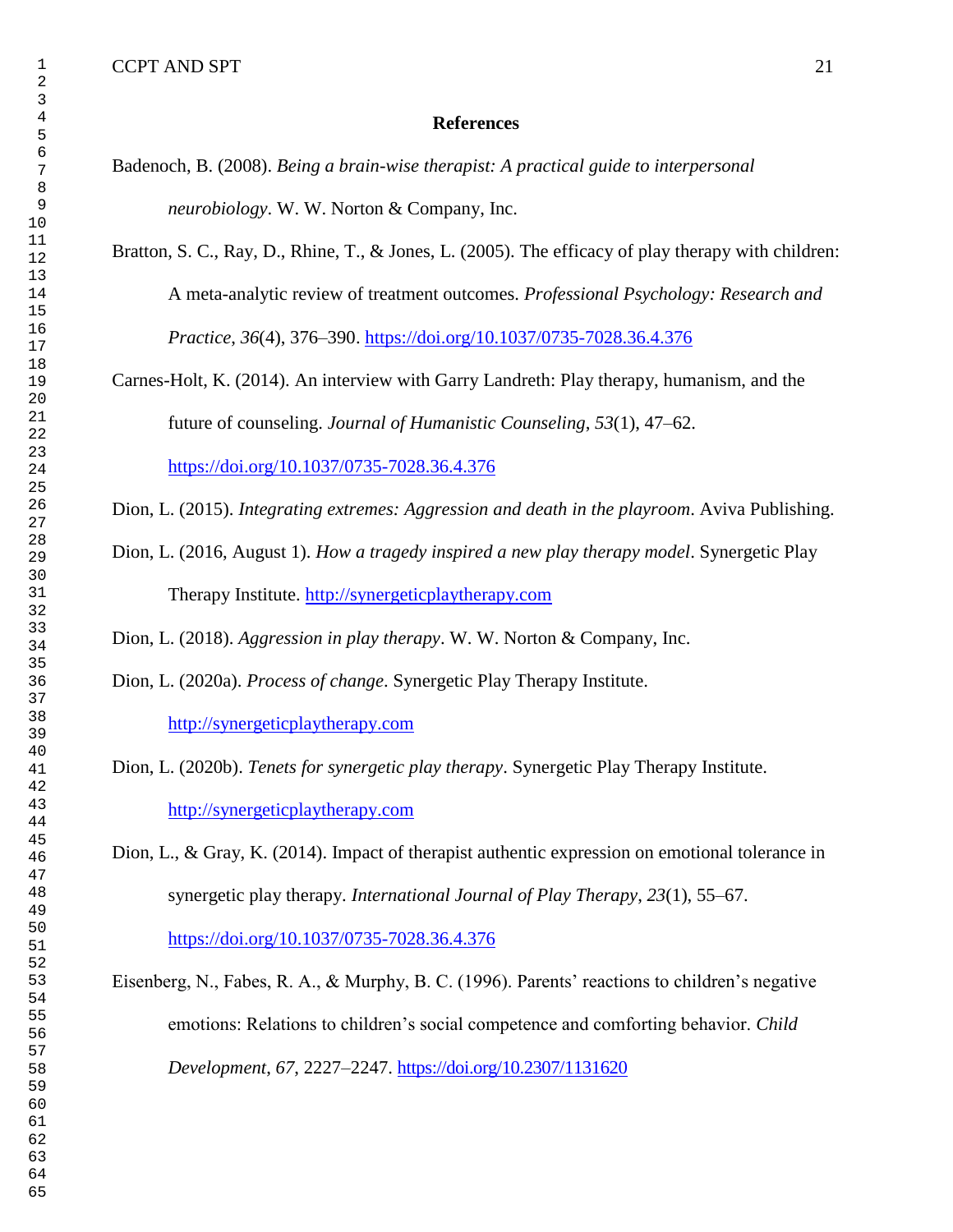- Fonagy, P., & Target, M. (2002). Early intervention and the development of self-regulation. *Psychoanalytic Inquiry*, *22*(3), 307–335.<https://doi.org/10.1080/07351692209348990>
- Ginott, H. G. (1959). The theory and practice of "therapeutic intervention" in child treatment. *Journal of Consulting Psychology*, *23*(2), 160–166. [https://doi.org/10.1037/h0046805](https://doi.apa.org/doi/10.1037/h0046805)
- Giordano, M., Landreth, G., & Jones, L. (2005). *A practical handbook for building the play therapy relationship*. Jason Aronson.
- Guerney, L. (2001). Child-centered play therapy. *International Journal of Play Therapy*, *10*(2), 13–31. [https://doi.org/10.1037/h0089477](https://doi.apa.org/doi/10.1037/h0089477)
- Hudspeth, E. F., & Matthews. K. (2016). Neuroscience and play therapy: The neurobiologicallyinformed play therapist. In K. O'Connor, C. Schaefer, & L. Braverman (Eds.), *Handbook of play therapy* (2nd ed., pp. 583–597). John Wiley & Sons.
- Jayne, K. M., & Ray, D. C. (2015a). Play therapists' demonstration of the attitudinal conditions in child-centered play therapy. *Person-Centered & Experiential Psychotherapies*, *14*(2), 119–136.<http://dx.doi.org/10.1080/14779757.2014.952899>
- Jayne, K. M., & Ray, D. C. (2015b). Therapist-provided conditions in child-centered play therapy. *Journal of Humanistic Counseling*, *54*(2), 86–103. <http://dx.doi.org/10.1002/johc.12005>
- LaBauve, B. J., Watts, R. E., & Kottman, T. (2001). Approaches to play therapy: A tabular overview. *TCA Journal*, *29*(1), 104–113.

<https://doi.org/10.1080/15564223.2001.12034583>

Landreth, G. L. (2012). *Play therapy: The art of the relationship* (3rd ed.). Routledge.

LeBlanc, M., & Ritchie, M. (2001). A meta-analysis of play therapy outcomes. *Counseling Psychology Quarterly, 14*(2)*,*149–163.<https://doi.org/10.1080/09515070110059142>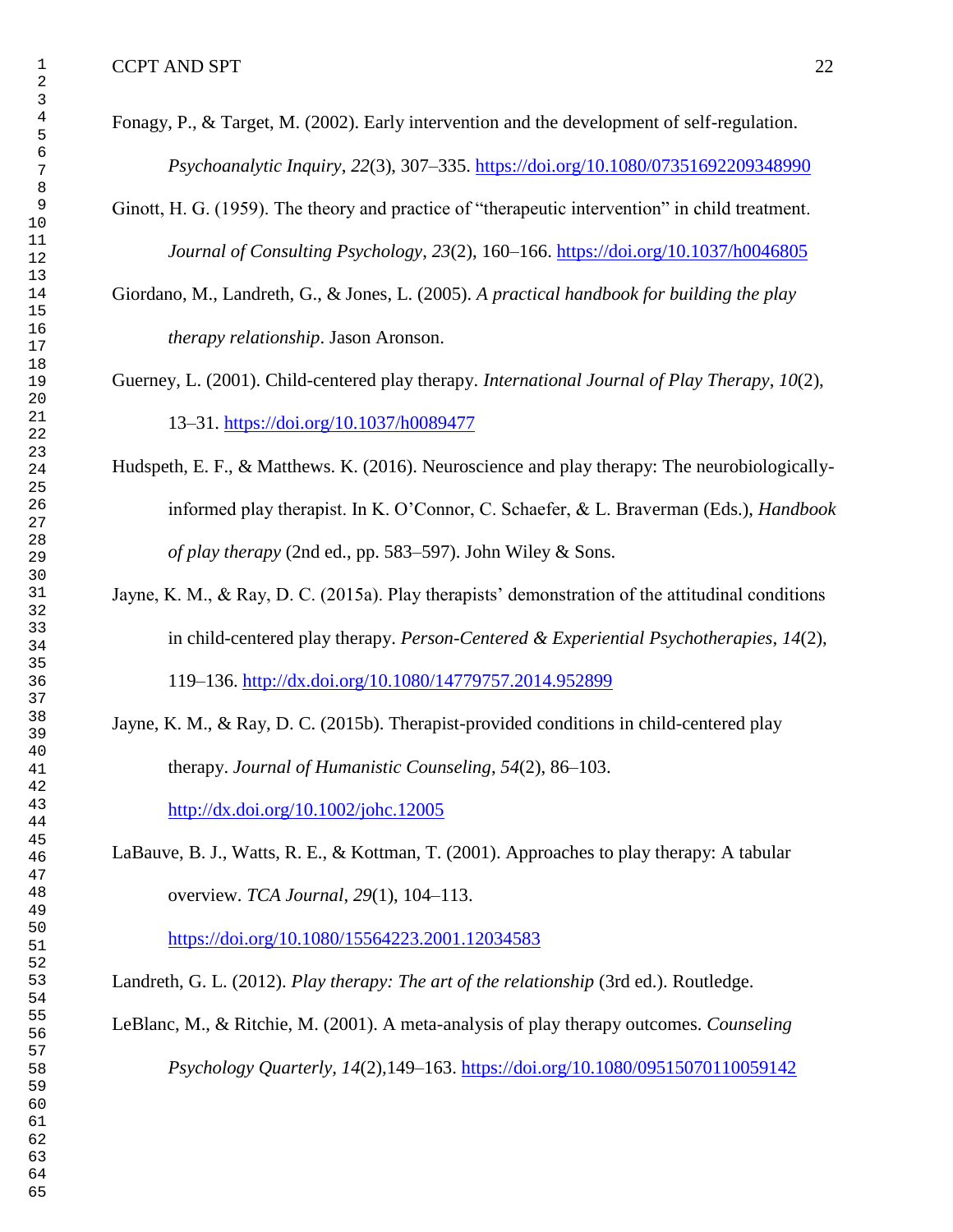- Levy, A. J. (2011). Neurobiology and the therapeutic action of psychoanalytic play therapy with children. *Clinical Social Work Journal, 39*(1), 50–60. [https://doi.org/10.1007/s10615-](https://doi.org/10.1007/s10615-009-0229-x) [009-0229-x](https://doi.org/10.1007/s10615-009-0229-x)
- Liddle, H. A. (1982). On the problems of eclecticism: A call for epistemologic clarification and human-scale theories. *Family Process*, *21*, 243–250. [https://doi.org/10.1111/j.1545-](https://doi.org/10.1111/j.1545-5300.1982.00243.x) [5300.1982.00243.x](https://doi.org/10.1111/j.1545-5300.1982.00243.x)
- Lin, Y.-W., & Bratton, S. C. (2015). A meta-analytic review of child-centered play therapy approaches. *Journal of Counseling & Development*, *93*(1), 45–58. <https://doi.org/10.1002/j.1556-6676.2015.00180.x>
- Muro, J., Ray, D., Schottelkorb, A., Smith, M. R., & Blanco, P. J. (2006). Quantitative analysis of long-term child-centered play therapy. *International Journal of Play Therapy*, *15*(2), 35–58. [https://doi.org/10.1037/h0088914](https://doi.apa.org/doi/10.1037/h0088914)
- Porges, S. W. (2011). *The polyvagal theory: Neurophysiological foundations of emotions, attachment, communication, and self-regulation*. Norton.
- Porter, M. L., Hernandez-Reif, M., & Jessee, P. (2009). Play therapy: A review. *Early Child Development and Care*, *179*(8), 1025–1040.<https://doi.org/10.1080/03004430701731613>
- Ray, D. C. (2011). *Advanced play therapy: Essential conditions, knowledge, and skills for child practice*. Routledge.

Ray, D. C. (2019). The child and the counselor: Relational humanism in the playroom and beyond. *Journal of Humanistic Counseling*, *58*(1), 68–82.

<https://doi.org/10.1002/johc.12090>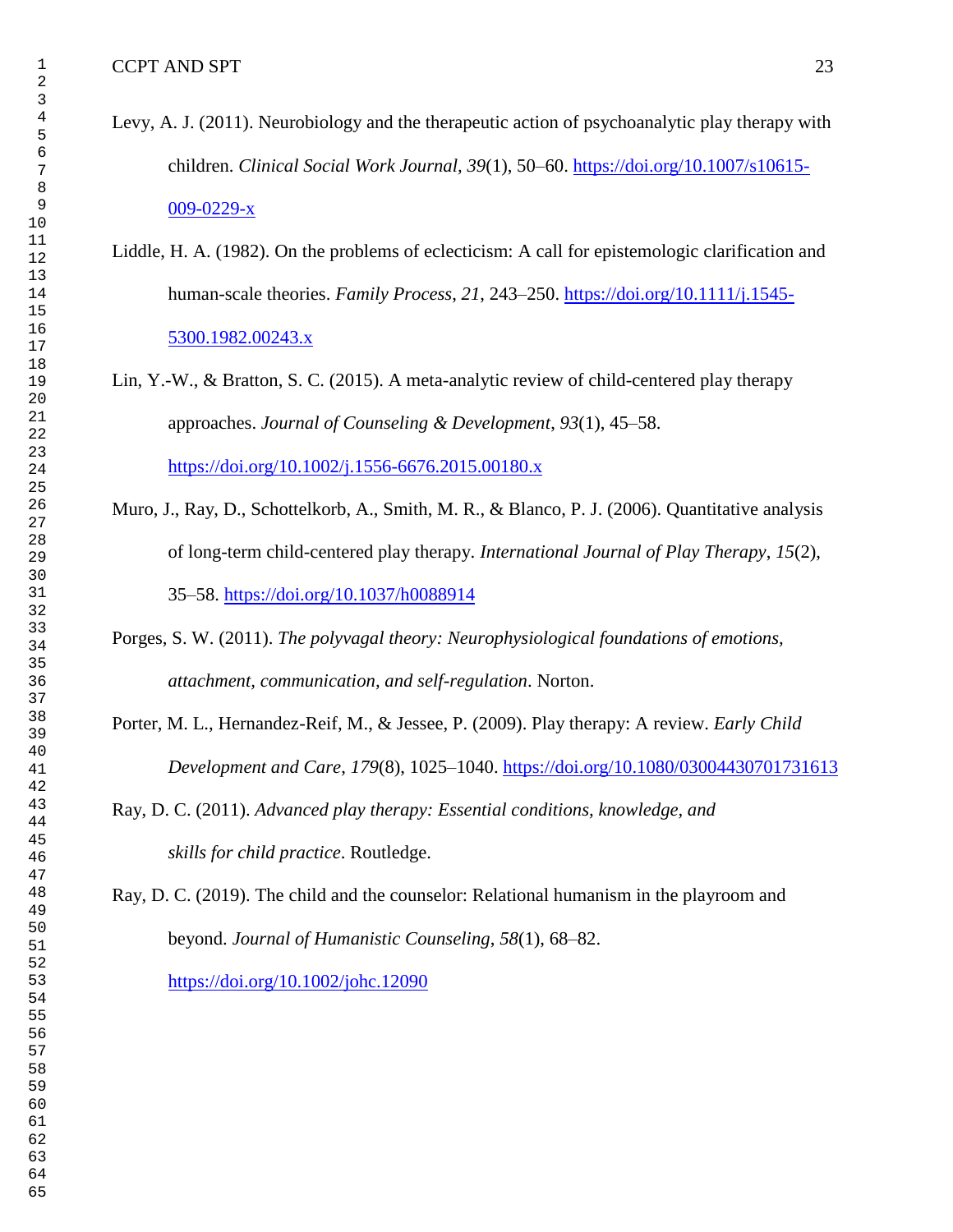- Ray, D. C., Armstrong, S. A., Balkin, R. S., & Jayne, K. M. (2015). Child-centered play therapy in the schools: Review and meta-analysis. *Psychology in the Schools*, *52*(2), 107–123. <https://doi.org/10.1002/pits.21798>
- Ray, D. C., Jayne, K. M., & Stulmaker, H. L. (2014). A way of being in the playroom: Experience-expression congruence model (EECM). *International Journal of Play Therapy*, *23*(1), 18–30.<https://doi.org/10.1037/a0035512>
- Ray, D. C., Lee, K. R., Meany-Walen, K. K., Carlson, S. E., Carnes-Holt, K. L., & Ware, J. N. (2013). Use of toys in child-centered play therapy. *International Journal of Play Therapy*, *22*(1), 43–57.<https://doi.org/10.1037/a0031430>
- Rogers, C. R. (1961). *On becoming a person: A therapist's view of psychotherapy*. Houghton Mifflin Company.

Rogers, C. R. (1980). *A way of being*. Houghton Mifflin Company.

- Schmidt, S. J. (2009). *The Developmental Needs Meeting Strategy: An ego state therapy for healing adults with childhood trauma and attachment wounds*. DNMS Institute, LLC.
- Schore, A. N. (1994). *Affect regulation and the origin of the self: The neurobiology of emotional development*. Erlbaum.
- Siegel, D. J. (1999). *The developing mind: How relationships and the brain interact to shape who we are*. The Guilford Press.

Siegel, D. J. (2010). *Mindsight: The new science of personal transformation*. Bantam Books.

Siegel, D. J., & Bryson, T. P. (2011). *The whole-brain child: 12 revolutionary strategies to nurture your child's developing mind*. Delacorte Press.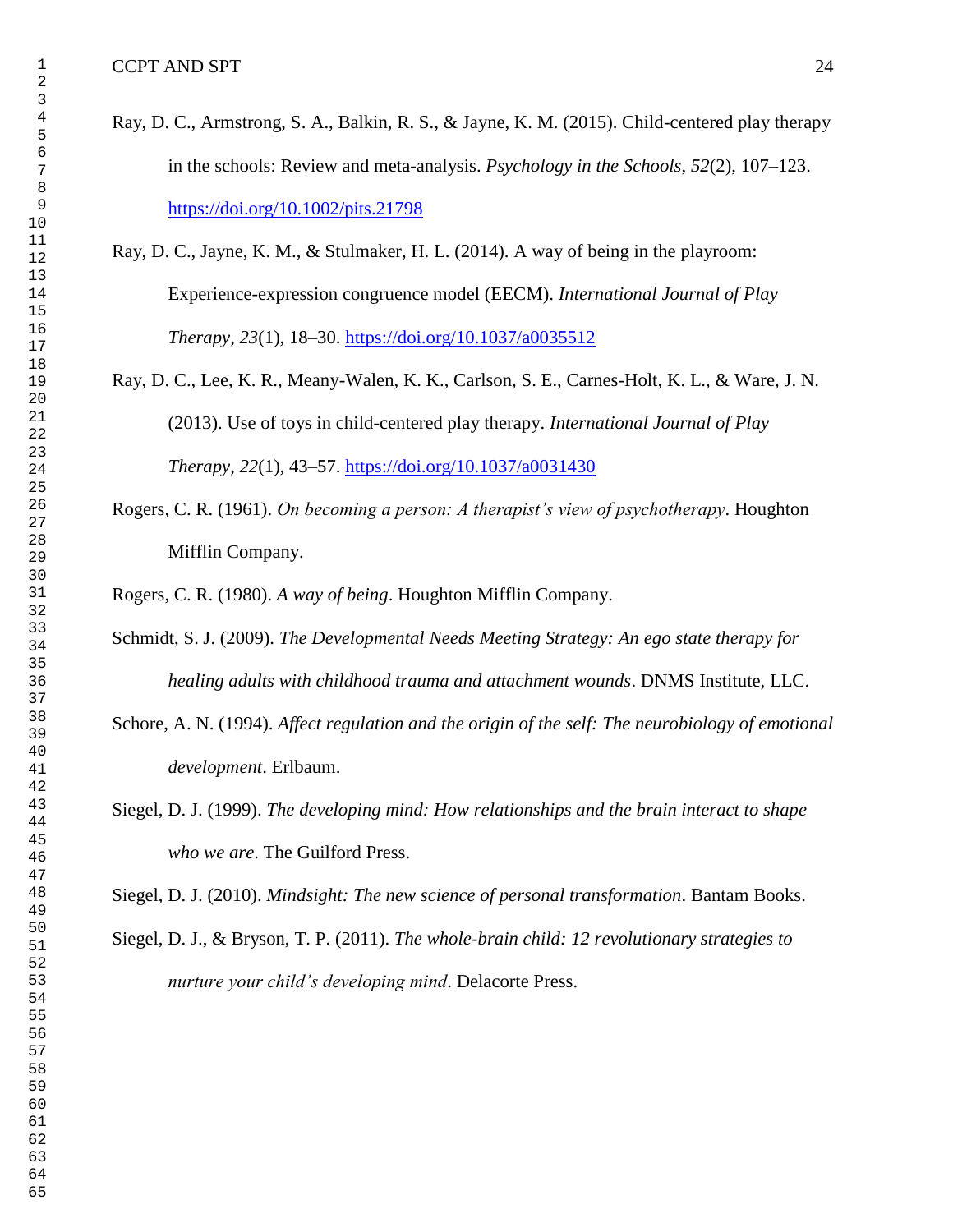Simmons, J. (2020). Moving toward regulation using synergetic play therapy. *Canadian Journal of Counselling and Psychotherapy*, *54*(3), 242–258. [https://cjc-](https://cjc-rcc.ucalgary.ca/article/view/69443)

[rcc.ucalgary.ca/article/view/69443](https://cjc-rcc.ucalgary.ca/article/view/69443)

Wheeler, N., & Dillman Taylor, D. (2016). Integrating interpersonal neurobiology with play therapy. *International Journal of Play Therapy*, *25*(1), 24–34. <https://doi.org/10.1037/pla0000018>

Wilson, B. J., & Ray. D. (2018). Child-centered play therapy: Aggression, empathy, and selfregulation. *Journal of Counseling & Development*, *96*(4), 399–409.

<https://doi.org/10.1002/jcad.12222>